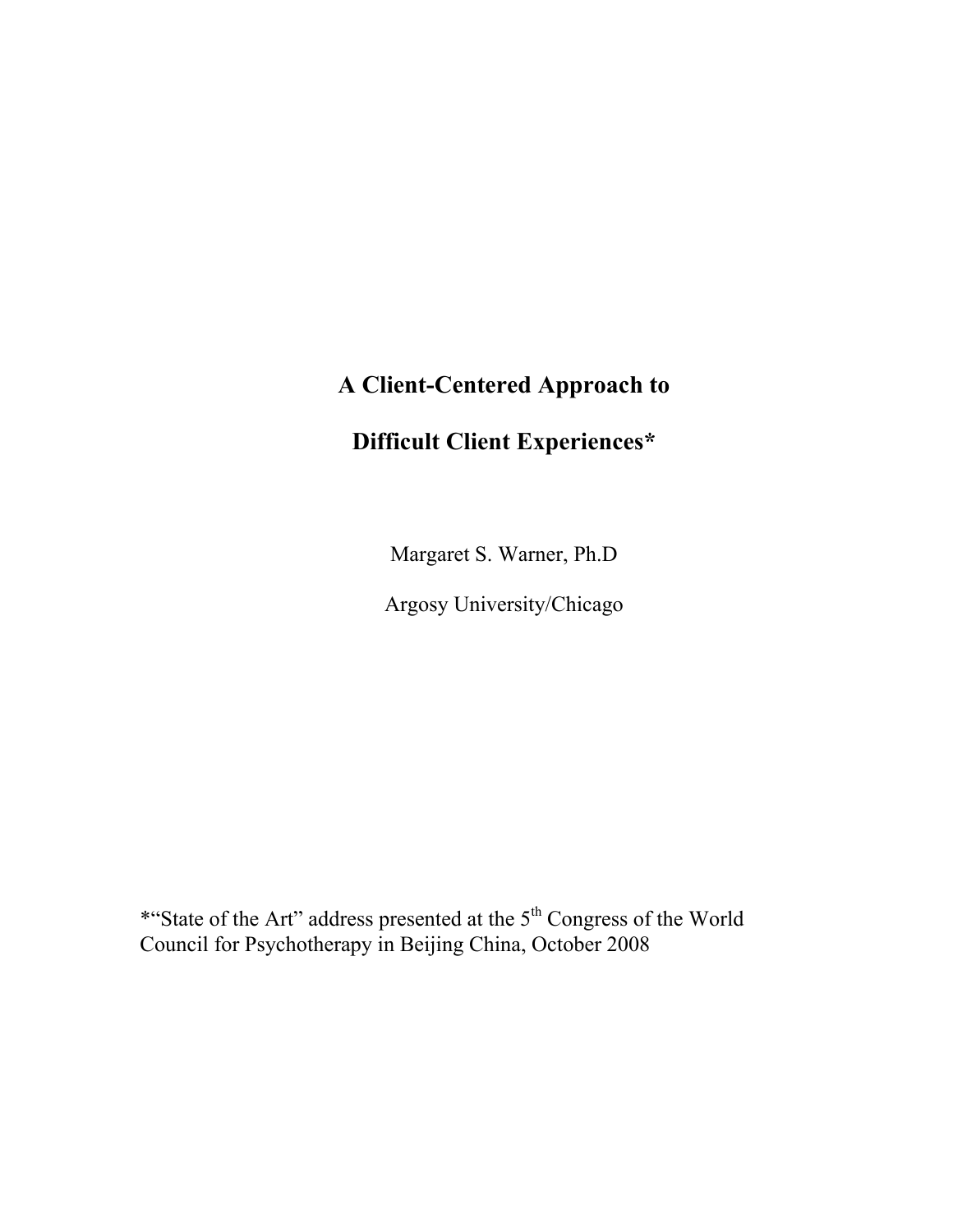In recent years, psychologists have become increasingly aware of the active role that clients play in their own healing (Bohart  $\&$  Tallman, 1999). After an exhaustive review of the research on therapeutic effectiveness, Bergin and Garfield (1994) declare that

…it is the client more than the therapist who implements the change process. If the client does not absorb, utilize, and follow through on the facilitative efforts of the therapist, then nothing happens. Rather than argue over the question of whether "therapy works" we could address ourselves to the question of whether the "client works"! (p 825)

Following this train of thought, Bohart and Tallman (1999) suggest that both

directive and nondirective forms of therapy work because they

…assist and promote change by helping clients mobilize, focus and use their own resources for self change…What therapists do is help clients use these resources more efficiently...(p. 14).

Client-centered therapy is quite distinct in that it focuses almost exclusively on

clients' internally generated capacities for change. These include natural tendencies to

--process experience

--develop a cohesive sense of self

--develop a personally meaningful sense of agency

Carl Rogers (1957, 1961) proposes that, given these and other natural tendencies

toward 'actualization', a relationship that is genuine, empathic and prizing is both

"necessary and sufficient" for producing therapeutic change. A cluster of therapies

influenced by Carl Rogers, often referred to as the "person-centered approach,"

emphasize these sorts of capacities for self-directed change. Classically client-centered

therapists are the most strongly client-directed of all of the person-centered therapies,

emphasizing sensitive empathic responding to clients' process as it develops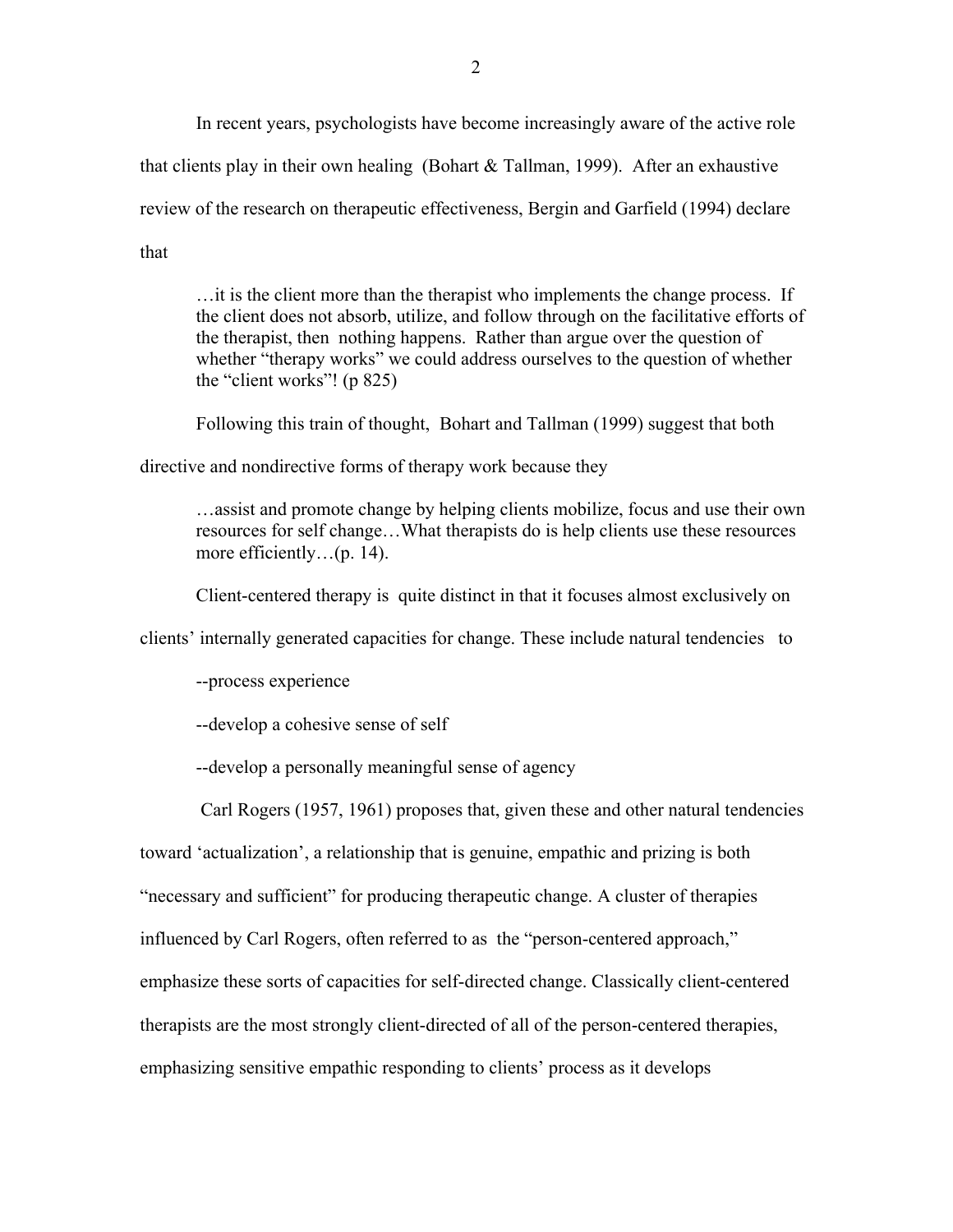spontaneously within therapy. Experiential and process-experiential psychotherapists often take additional steps to teach or facilitate processing steps when processing seems blocked. In this paper I will speak out of my experiences as a classically-oriented clientcentered therapist, though the key points being made apply to the whole family of personcentered therapies and in more indirect ways to the practice of psychotherapy in general.

The premise that clients are capable of self-directed change still seems wildly improbable to many psychotherapists. How could a psychotherapy in which the therapist doesn't offer new advice, new ways of looking at things, structured ways of implementing change in any systematic way result in positive outcomes? Yet, the most recent meta-analyses of therapeutic outcomes find client-centered and experiential psychotherapies to have equivalent outcomes to those of behavioral, cognitive-behavioral and psychodynamic approaches (Elliott, 2002; Elliott, Greenberg, & Lietaer 2004). These findings give powerful testimony to the existence of some sort of inherent human capacities and tendencies toward change.

Some clinicians assume that this demonstrated effectiveness of client-centered therapy could not be expected to hold for more severely disturbed clients. They assume that clients in more extreme states of distress, who have more irrational thoughts or more out of control behaviors must need stronger, more interpretive therapeutic interventions. The clinical experience of client-centered therapists has been the opposite of this. We find that levels of structure and guidance that may be used productively by clients in less severe distress are actively problematic for clients in the midst of more difficult experiences. Even quite moderate interventions can:

• distance clients from the life experiences which have the most positive potential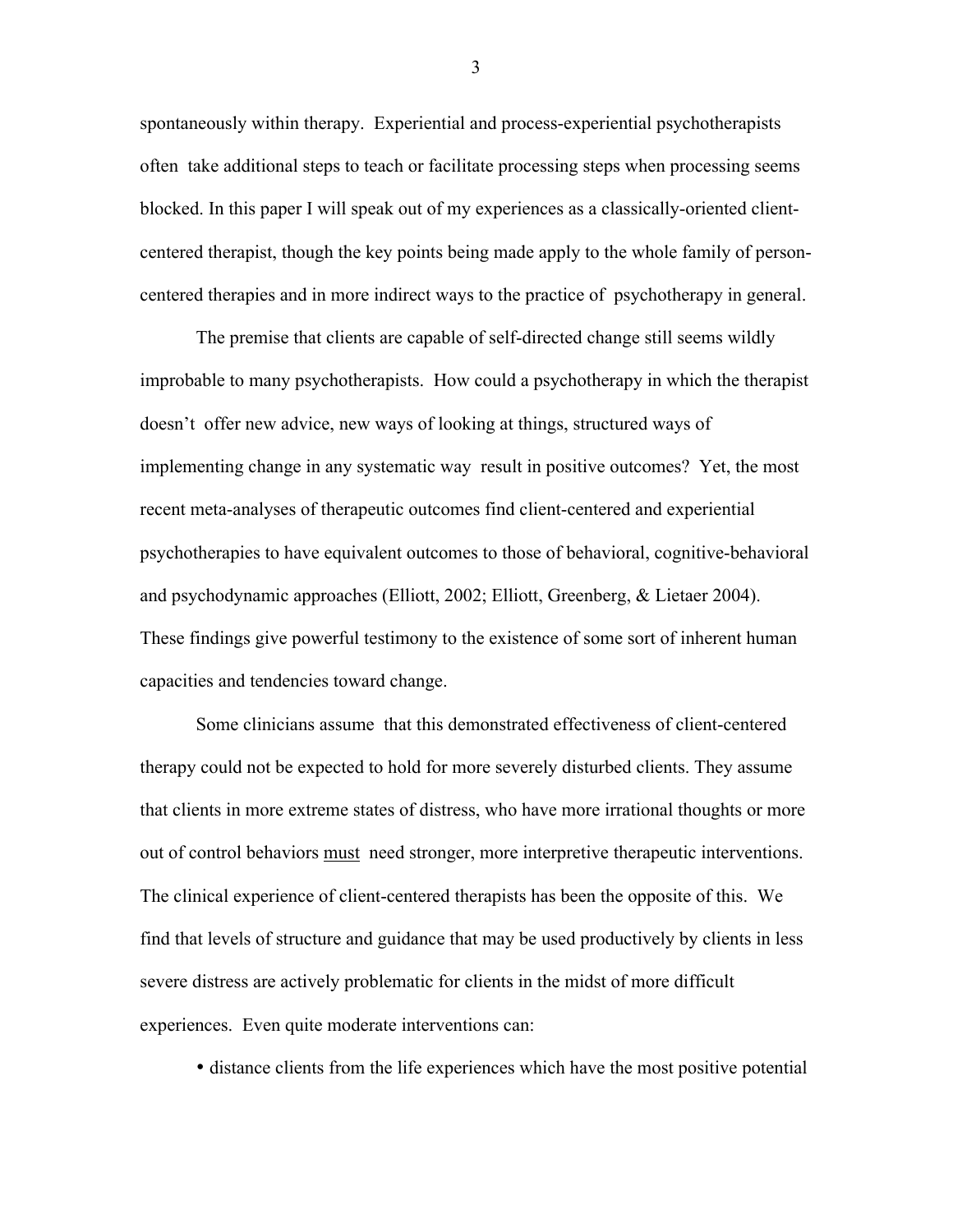for change

- bring intensified symptoms
- create relationship ruptures

On the other hand, we find that an empathic relationship combined with a very close empathic following of the most difficult client experiences allows for deep healing. This is true in the short run, as close empathic responding seems to lower clients' sense of existential aloneness while it helps clients tolerate difficult experiences with less anxiety. In the long run, the impact is much greater. An empathic relationship creates a safe space in which clients can stay connected to difficult experiences. This allows fundamental developmental tendencies to reconnect. In this presentation I am focusing on one particular human change capacity, a quality that client-centered therapists call "processing." I suggest that client-centered therapy tends to strengthen processing capacities in clients whose experience is most difficult. As processing abilities become stronger, clients are more able to interact in productive ways with other people, holding a sense of their own experience and that of another person at the same time. Symptoms are lessened, experience becomes more integrated, a variety of life ventures become more productive.

## What is Processing?

The concept of "processing" was elaborated by Carl Rogers and colleagues (1961) and further developed in the work of Eugene Gendlin (1964, 1968, 1995). Processing refers to the kinds of immediate experiential changes that human beings naturally go through as they make sense of life situations.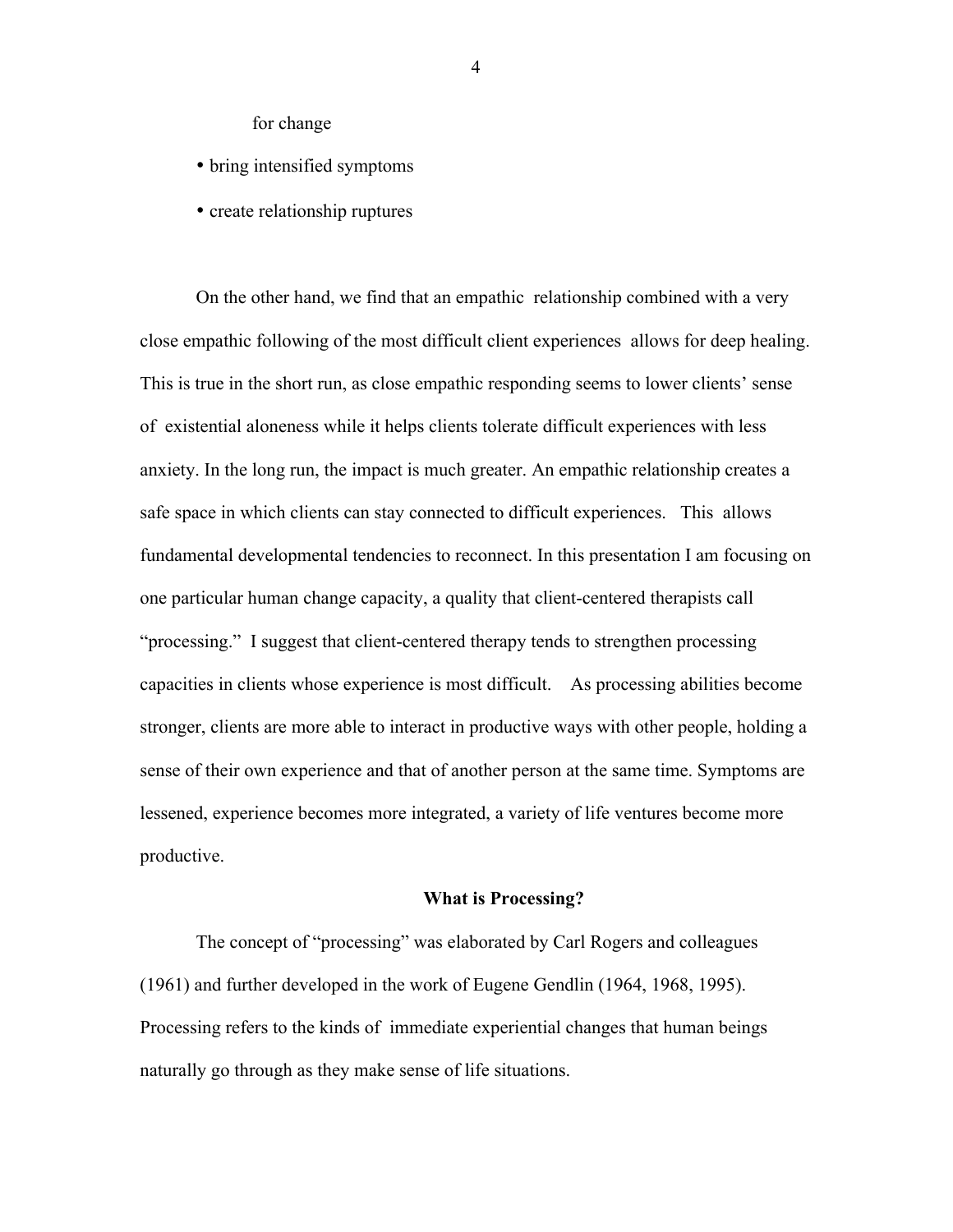To explore the concept of processing, let us look at the kinds of experiential changes people typically go through as they try to make sense of experience. Some experiences seem clear immediately. They "make sense." The sun is coming up, it's time for me to go to work; a family member is making breakfast.

Yet other experiences bring a sense of challenge. Feelings, thoughts, experiences, bodily reactions come up that we don't expect. They don't immediately make sense to us. "Processing" is what happens when an individual stays with an experience that is troublesome or not-yet-clear. This desire and capacity may seem obvious until you think about it. How is it that human beings make sense of experience? What is happening when people can't make sense of experience? How does this desire and this capacity develop? Let me give you a fairly simple, day-to-day example. A client says:

I was so excited to get my new job. It's just what I have always wanted. So I don't understand why I feel so bad. I have just a tight feeling in my stomach. PAUSE I have the image that I'm very small and the building where I work is huge. Like I'll be swallowed up and never get out. My stomachache just got stronger when I said that. I have the image of my father's face when he said, "Why don't you ever study as hard as your sister? You are never going to amount to anything." So THAT's what it is. It feels like no matter how hard I try, I'll fail. Somehow I'll never be as good a she is.

So, let's notice what this client did:

- 1. She notices an experience that is troublesome, but not yet clear to her.
- 2. She pauses and attends to the totality of her sense of the situation.
- 3. She stays with experiences that emerge—holding them in attention without strongly judging or condemning them in herself.
- 4. She senses feelings relating to the experience, but she is not flooded with these feelings.
- 5. More experiences that are related to her concern come to her spontaneously.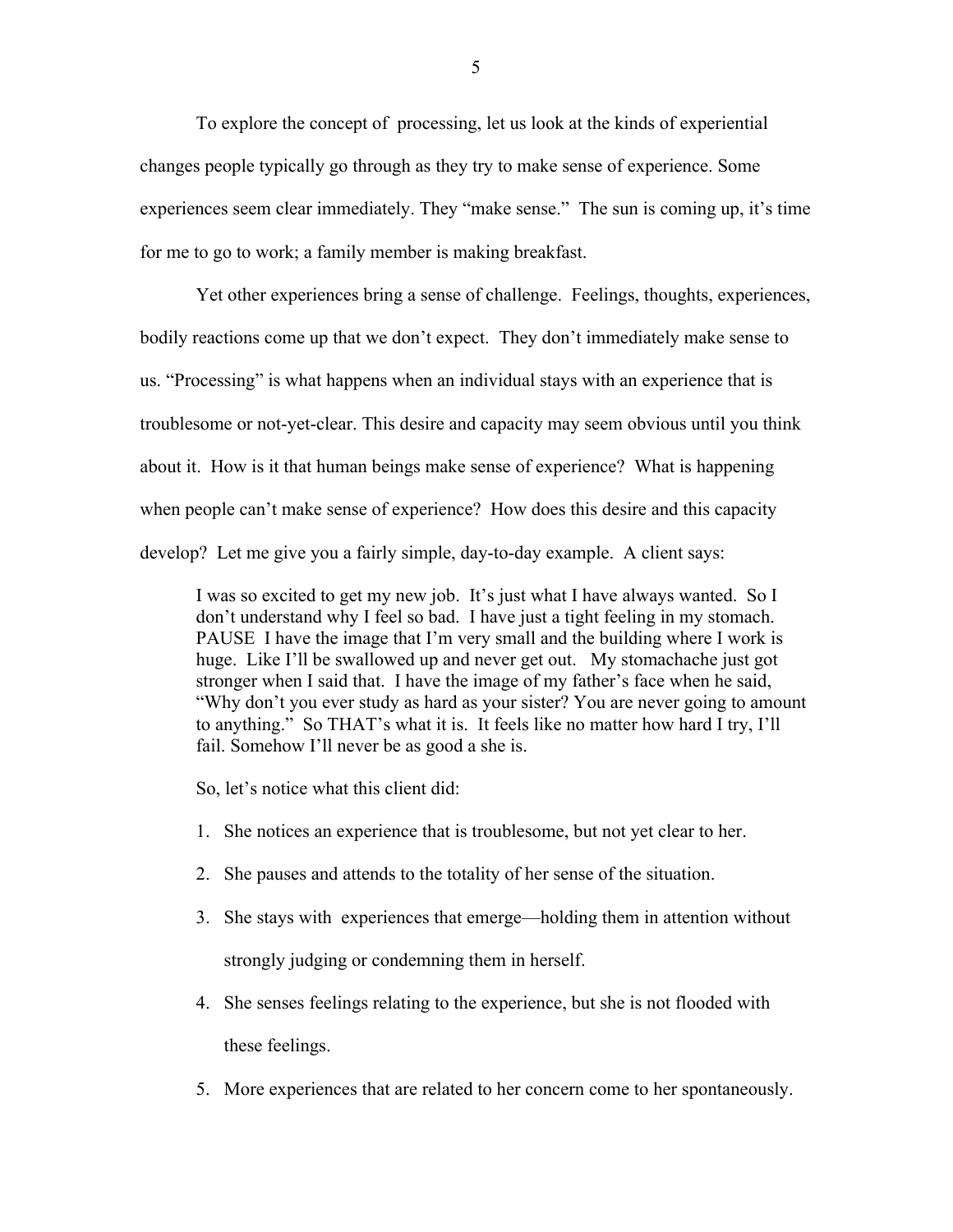--an immediate feeling in her body that relates to her concern becomes more vivid to her. She feels the pain in her stomach. Eugene Gendlin would call this a "felt sense" (1968).

--images come to her that capture her whole sense of the situation --memories come that are related to her current experience of the situation

6. Out of such new experiences the client forms a new version of what is happening and why and in the process relieves some amount of bodily stress.

Having a new version often offers the client a clearer way forward, a sense of what steps to take next. Gendlin (1964, 1968) emphasizes that making sense (or carrying forward into meaning) is a whole body process. There is no mind-body split. Note that in this case, the client's problem is not solved. But she has a new clearness as to what the feeling is about for her. So this brings us to a simple, but crucial observation about human experience that has emerged from within the client-centered tradition. If a person is able to hold a troublesome experience in attention at a moderate level of intensity and judgment, more is likely to come and what comes is likely to be relevant to making sense of the experience.

Let me give you another processing example, one that involves making sense during a two-person interaction.

A friend promises to meet a colleague in the evening to help with a project that is very important to the colleague , but the friend never comes. The next day the man runs into the friend, and barely wants to talk to him because he feels so hurt and angry. The friend explains that his child was injured in an accident and he was so worried about his child that he forgot his promise to help. The man still feels some hurt at being forgotten, but is able to put that aside enough to feel how frantically worried his friend must have been about his child.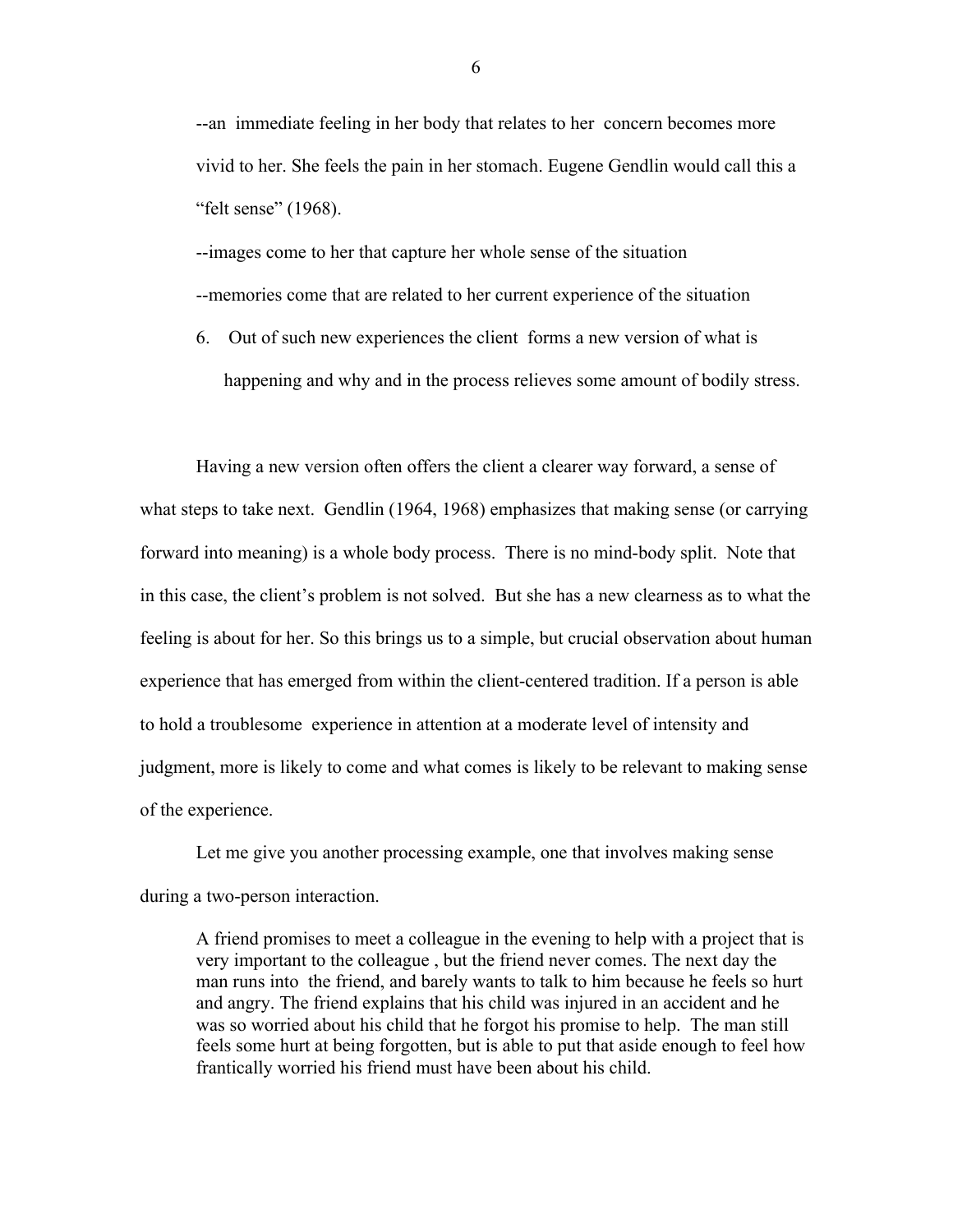This interaction involves another, crucial step. The man is able to be aware of his own reactions, but is also able to let himself feel what the experience of his friend must have been like for him. The processing question is this: What if people CAN'T hold their own experience and shift attention in such a way as to be able to take in another's experience? This would leave individuals with a very difficult choice. If they stay with their own experience, they will have a kind of tunnel vision, in which they have great difficulty taking in the experiences or perspectives of others around them. On the other hand, if they stay with the experience of the other person, they will be left with a sense of inner emptiness that can feel like personal annihilation.

Processing, then, can be seen to be a core human capacity. Integrating material from a variety of literatures and from clinical experience, I (Warner 2005, 2006) have come to the following conclusions:

Processing is:

- a universal human inclination and latent capacity
- a capacity grounded in the biological structure of the organism
- a capacity that develops naturally within optimal early-childhood relationships and in later relationships that have similar qualities

Processing is relational in that it

- requires attachment relationships in infancy to develop, and it
- is essential to the personally-meaningful and effective functioning of relationships in adulthood (Warner, 2005, 2006).

## How Does Processing Develop?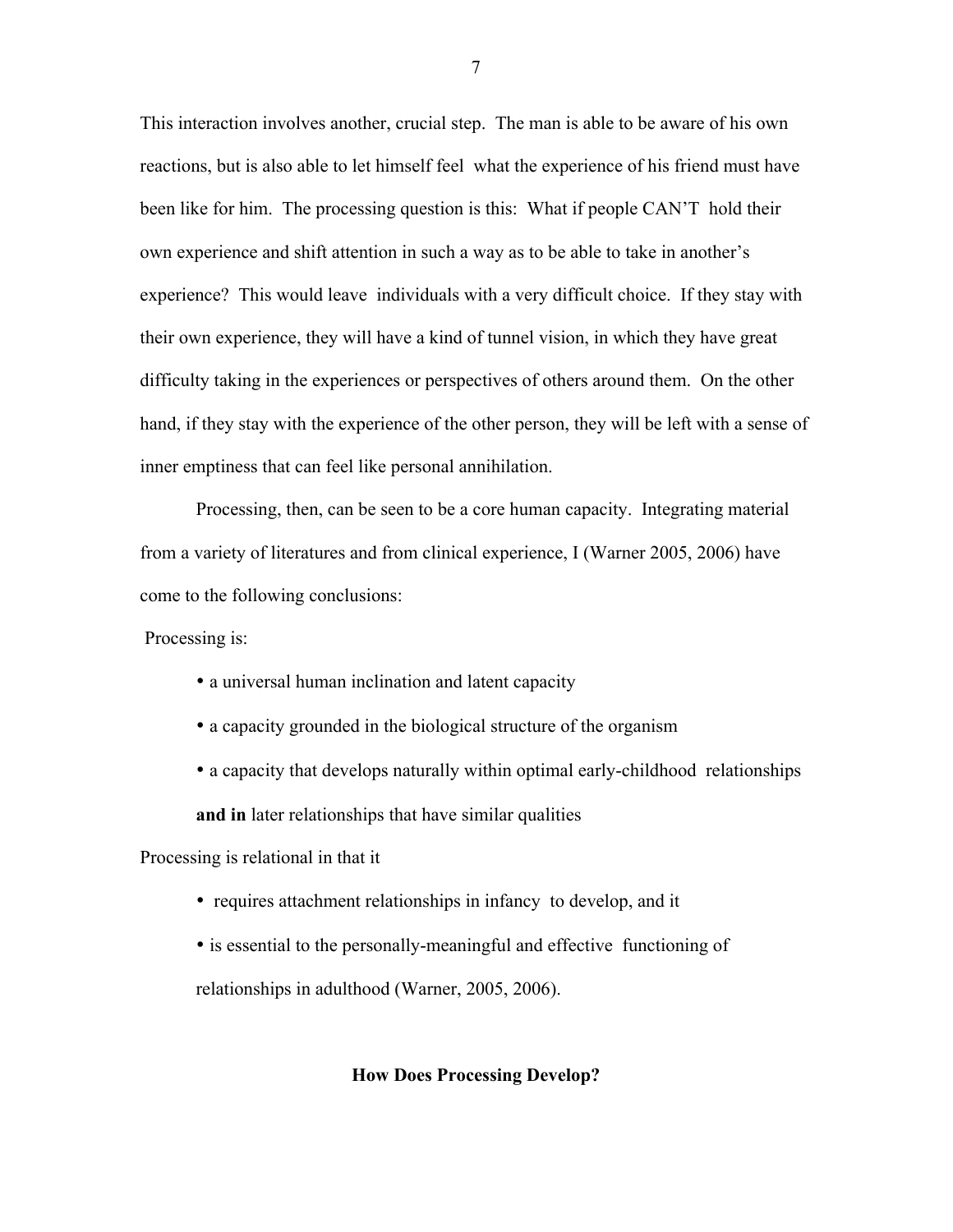. Findings from developmental psychology suggest that all human beings are organized to develop these sorts of processing capacities (Warner, 2000). But, certain sorts of facilitative conditions are needed for these capacities to manifest fully—notably, ongoing interchanges with attentive care-giving adults in early childhood. The development of processing capacities seems particularly dependent on a steady atmosphere of safety and care as well as a partnership with the infant in holding experience in attention, modulating the intensity of experience and naming experience. Under optimal conditions the young child gradually internalizes these as relatively autonomous capacities. Let us take a look at how processing capacities develop.

#### How do infants come to hold experience in attention?

Infants left to themselves become cranky very quickly—they aren't very good at keeping a pleasurable focus of attention on their own. Yet, from their earliest days infants seek out the faces of adults. If an attentive adult is present, they will keep their focus on nonverbal interactions for increasingly long periods of time. You will recognize the common scene in which a baby wrinkles her nose, and a parent wrinkles her nose back and they both burst into laughter. It turns out that these simple, pleasurable interactions are crucial to brain development. Fogel (1982) finds that in the first year of life, securely attached infants stay engaged with pleasurable interactions for longer and longer periods of time. Numerous studies have shown that parents of securely attached infants show high levels of moment-to-moment attunement, both in initiating interactions and in responding to distress ( Sroufe, 1996). On the other hand, caregivers of less securely attached infants tend to be non-responsive or to respond in ways that leave the infant frustrated or over-stimulated.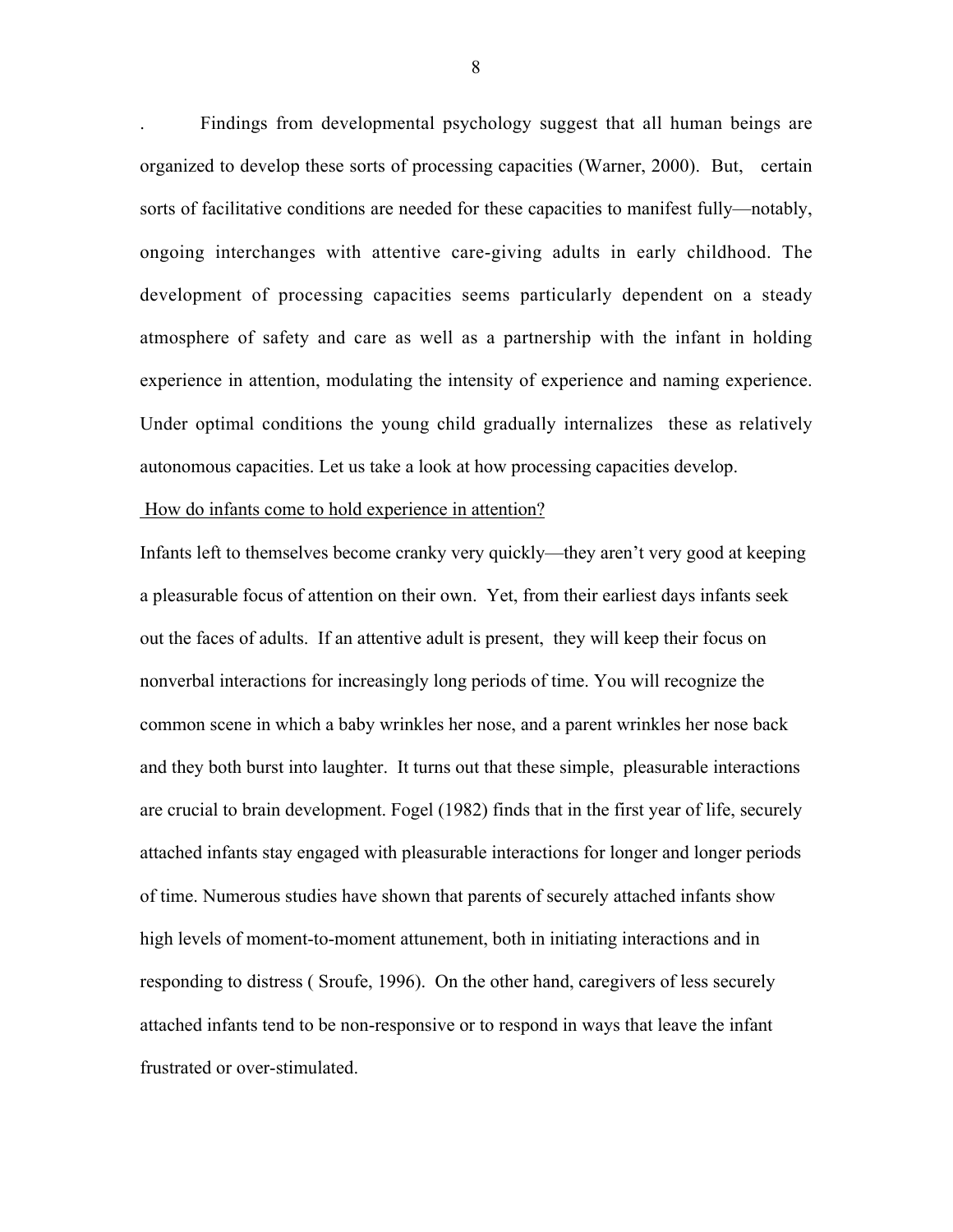How do infants come to be able to modulate the intensity of experiences?

Of course, infants initially have almost no capacity to modulate the intensity of distress. If a baby is cold and wet and hungry, and no adult comes to help, the experience quickly comes to feel like torture. On the other hand, the infant's body naturally starts to regulate the intensity of feeling within attuned interactions with adults. Ideally, adults come and take steps to alleviate any sources of bodily distress experienced by an infant, as well as engaging the infant in pleasurable nonverbal interactions. Schore (1994) notes that through repeated experiences of arousal increase and modulation the brain increases its ability to dampen high arousal and to regulate emotion in general. The orbital, prefrontal area of the brain, that allows a young child to shift from high to low levels of arousal, undergoes a spurt of growth during the end of the first year and into the second year of infancy. (Schore, 1997; Sroufe, 1996).

 As a result, securely attached infants learn that bodily-felt experience is by in large a good thing and that interactions with others tend to make experience more manageable and more pleasurable. Less securely attached infants seem to come to an opposite set of learnings: that it is difficult to maintain emotionally engaged attention in a way that leads to sustained positive experiences; that situations of high arousal are likely to lead to overload and disorganization; and that caregivers aren't very effective in soothing distress when it does occur.

## How do infants come to name experiences?

 Initially, an infant's experience is intensely felt in an immediate way that is, of course completely nonverbal. Gendlin (1964) calls these implicit meanings.

 ...the "implicit" or "felt" datum of experiencing is a sensing of bodily life. As such it may have countless organized aspects, but this does not mean that they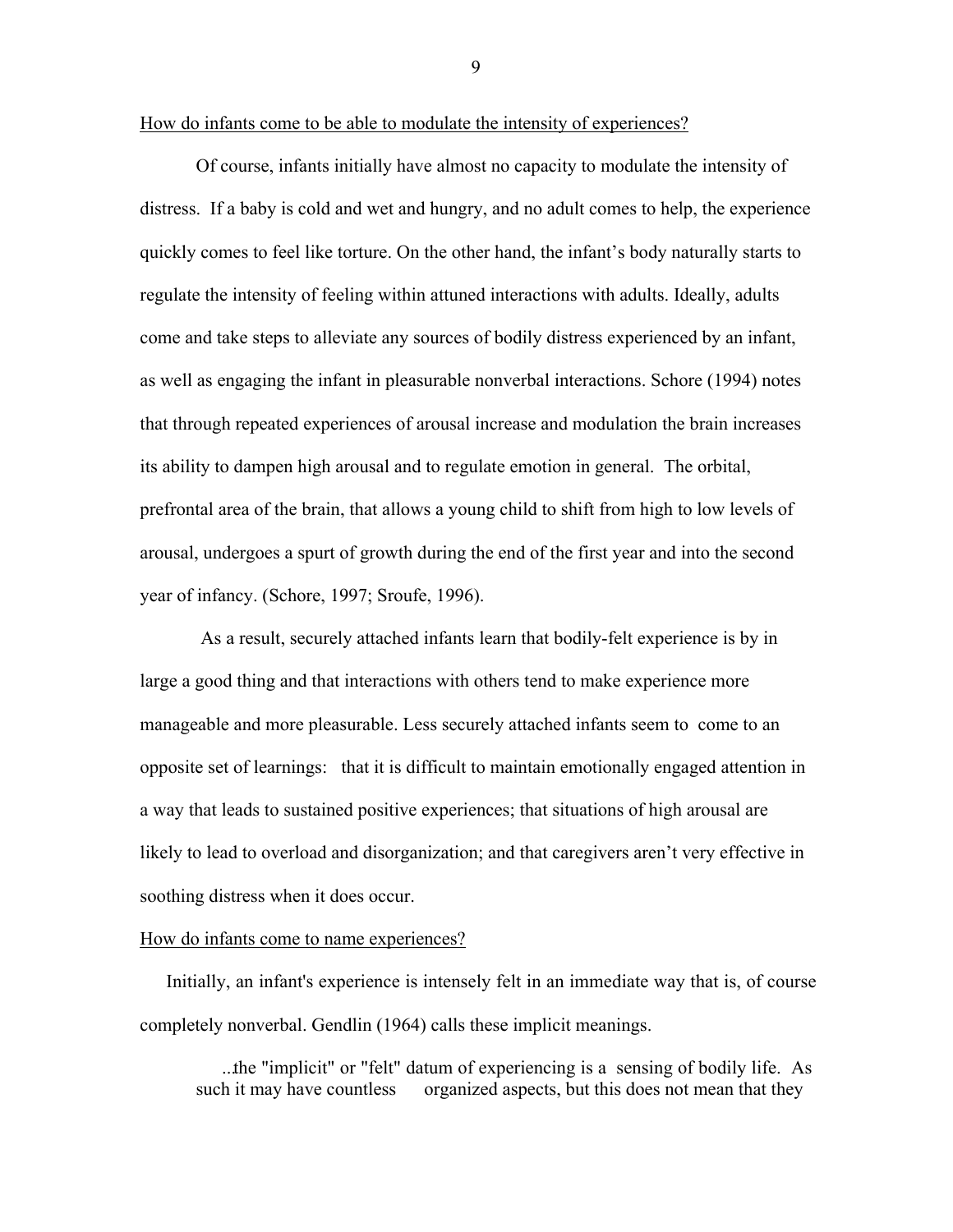are conceptually formed...we complete and form them when we explicate (pp.113-114).

 Early on most parents begin to engage in a particular sort of empathic interaction in which they begin to name infant's experiences and to offer hypothesized reasons for these experiences--perhaps saying that the baby is "tired" when she cries or that she thinks "spinach is disgusting" when she spits it out. Essentially, parents are offering verbal symbols that could carry the infant's implicitly felt experience forward into explicit meaning if the infant had words. At some point children come to recognize a matching or mismatching between words and own felt experience. Of course, there is great variation in the quality of parental empathy in this early naming of infant experience and the clarity of reasons offered for such experiences. Such experiences that have never been received empathically in childhood are likely to feel unreal or, in some mysterious way bad or poisonous to the person as an adult.

# How Do Children Come to Understand and Respond to Others' Experiences?

As children grow older, they are increasingly expected to respond to demands of others and to understand others' experiences. A 5 year old will be expected to stop playing and come into school. She may have been very engaged and excited playing a game, and need and lower her intensity and excitement to shift her attention to be able to be part of a reading group. As cognitive abilities develop, children are increasingly expected to have some understanding of what others' experiences are like for them, even when in the midst of emotionally complex interactions. A child is expected to understand that she will hurt another's feelings if she is rude, or that another family member needs something even if she really wants it herself.

 $\overline{a}$ 

E.T. Gendlin (1964), pp. 113-114.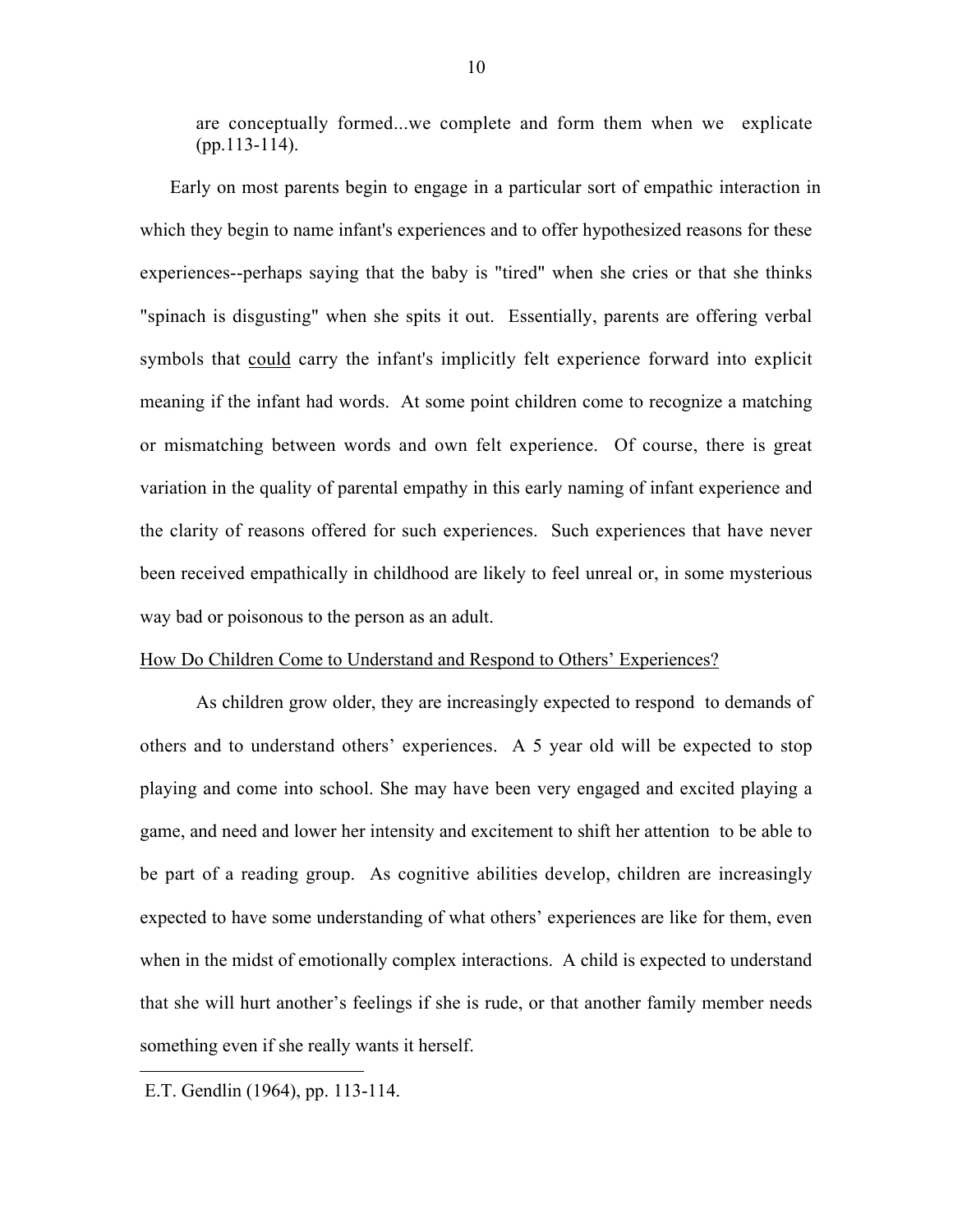From observing clients I have come to a core processing observation. This last ability—the ability to take in the experiences and perspectives of other people—is dependent on the earlier development of processing capacities. If a person has difficulty holding a key experience in attention, moderating its intensity or naming the experience, he or she is very likely to have great difficulty shifting attention to anything from the frame of reference of other people without great distress. It is important to note that this is different from the situation in which a person could understand another's experience but doesn't because of selfishness or emotional laziness. If people are in the midst of fragile process they can't take in other people's experience without having the sense of annihilating their own.

Making sense of experience is so fundamental to human functioning that anything that interrupts these core capacities is likely to be exceedingly disruptive to human living. A number of adult disturbances can be seen as manifestations of processing difficulties. Let us take a brief look at three of these: fragile process, dissociated process and psychotic process.

#### Fragile Process

Clients who experience what I call "fragile process" have difficulty in controlling the intensity and focus of their experience (Warner, 2000). This may include the following difficulties:

- holding experience in attention
- modulating the intensity of experience
- naming experience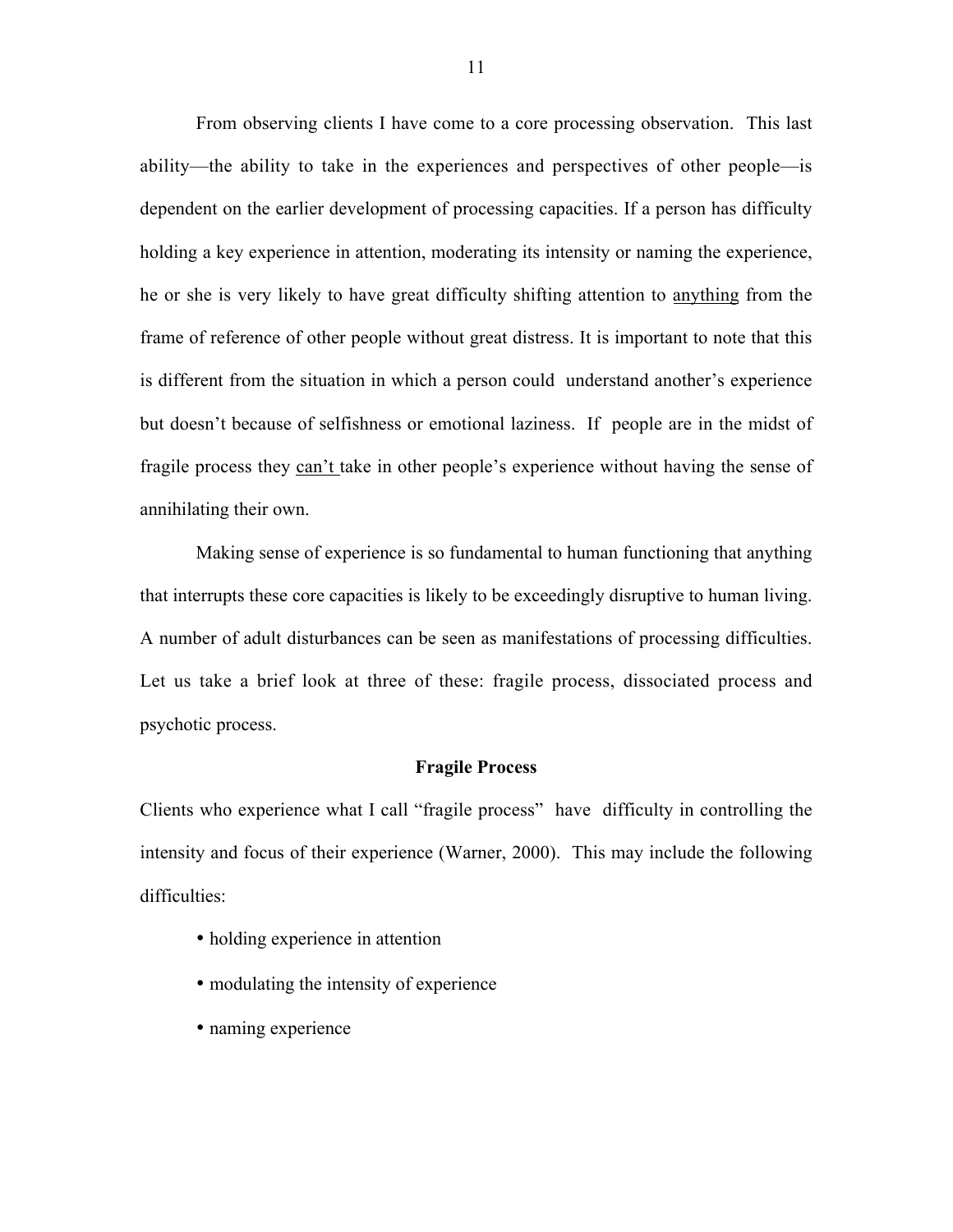• taking in the experience of others without feeling a sense of personal annihilation

 Clients who have a fragile style of processing tend to experience core issues at very low or high levels of intensity. They tend to have difficulty starting and stopping experiences that are personally significant or emotionally connected. And, they are likely to have difficulty taking in the point of view of another person while remaining in contact with such experiences. I am not talking about moderate levels of emotional distress. I am talking about moments in which the client's consciousness is flooded with experiences whose intensity is hard to control combined with very high levels of vulnerability and shame. In the midst of these experiences the client is unable to take a broader perspective without a sense of personal annihilation. Most people experience fragile process at the most vulnerable edges of their experience. Some people experience fragile process in relation to a large number of personal experiences, so that it affects large parts of their lives.

For example, a client may talk about day-today events for most of a therapy hour and only connect with an underlying feeling of grief at the very end with the sense that she could sob forever. At this point it may be exceedingly difficult for the client to stop the session and to go out into the world alone, much less return to work. Clients with low-intensity fragile process are likely to experience personal reactions as subtle emotional shadings, as threads of experience that they can barely catch and hold onto. Yet, if they do touch them they feel intensely shameful and hard to stay with. If distracted or contradicted, they are likely to give up on the idea that such experiences have any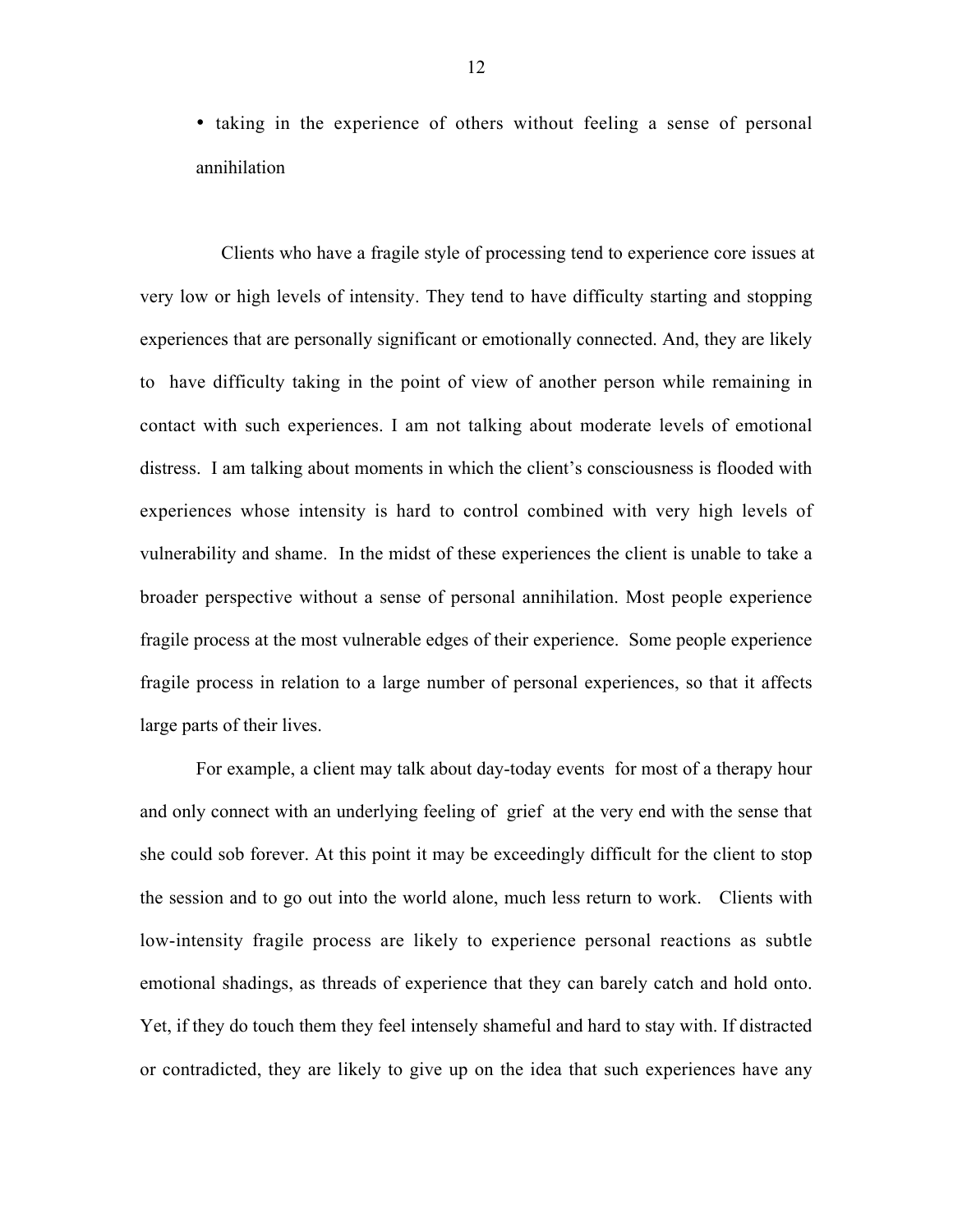significance. Clients experiencing a high-intensity fragile process feel their experience as overwhelming and potentially never-ending. A person may feel a bottomless well of sadness, or anger so overwhelming that the person might destroy his or her surroundings.

Because of this vulnerability to volatile, shameful, personally overwhelming experience, clients often live with a considerable barrier between their daily living and their responses to core emotional issues. Or, they may live very volatile, chaotic lives. In either case, if some life situation or some therapist response touches fragile issues, their reactions may instantly become overwhelmingly present with high levels of vulnerability and shame.

 Empathic understanding responses are often the only sorts of responses people can receive while in the middle of fragile process without feeling traumatized or disconnected from their experience. The ongoing presence of a soothing, empathic person can be essential to the person's ability to stay connected without feeling overwhelmed. If a therapist is able to stay with the client's experience in a way that is sensitive and attuned, this can help the client stay with the experience him or herself with less sense of shame and isolation. Being responded to by a trusted, empathic person can help the client tolerate the level of intensity and/or bring the level intensity to a somewhat more moderate level.

In a certain sense, clients in the middle of fragile process are asking if their way of experiencing themselves at that moment has a right to exist in the world. Any misnaming of the experience or suggestion that they look at the experience in a different way is experienced as an answer of "no" to the question.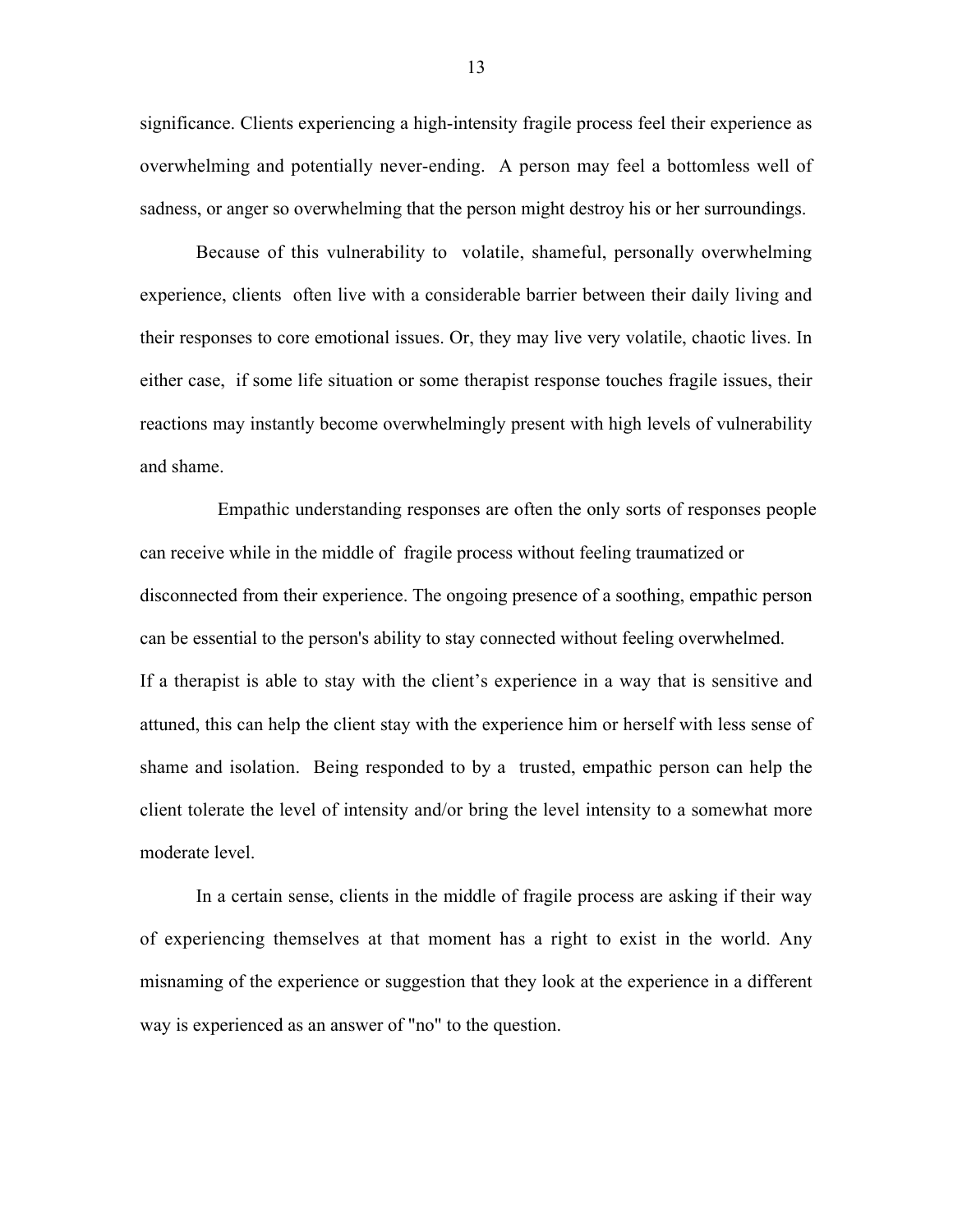This brings a crucial choice in work with clients in the midst of fragile process. Therapist comments, interpretations or structured interventions are likely to intensify fragile process in a way that feels extremely overwhelming and shameful to the client while at the same time making it difficult for the client to receive or understand experiences from the therapist's perspective. In this sort of situation, clients are likely to experience ruptures in their relationships with therapists and be drawn to a variety of selfdestructive behaviors as they attempt to respond to their high levels of distress. Object relations therapists such as Kernberg (1984) tend to accept or even stimulate these sorts of escalation of feeling and the related blocking of understanding of other's perspectives by the client. Rather than avoiding these escalations, they are likely to use the feelings stimulated in the client and in the therapist as an occasion for interpretation.

Theorists in the client-centered tradition, on the other hand, propose that processing capacities have a natural and spontaneous tendency to develop under facilitative relationship conditions even much later in life (Warner, 2000). Frequent or severe escalation of misunderstandings between client and therapist, rather than being a useful ground for interpretation, are seen as having the potential to interfere with this sort of process development. Empathic responding allows clients to stay in contact with fragile experience while minimizing ruptures in the therapeutic relationship. Selfpsychology theorists, while not addressing process directly, make a similar point in talking about the development of selfobject functions (Kohut, 1984).

Therapists often greatly underestimate how sensitive clients are when they are in the middle of fragile process. In general, client-centered therapists focus on empathic responding and avoid even moderately directive questions, suggestions or interpretations.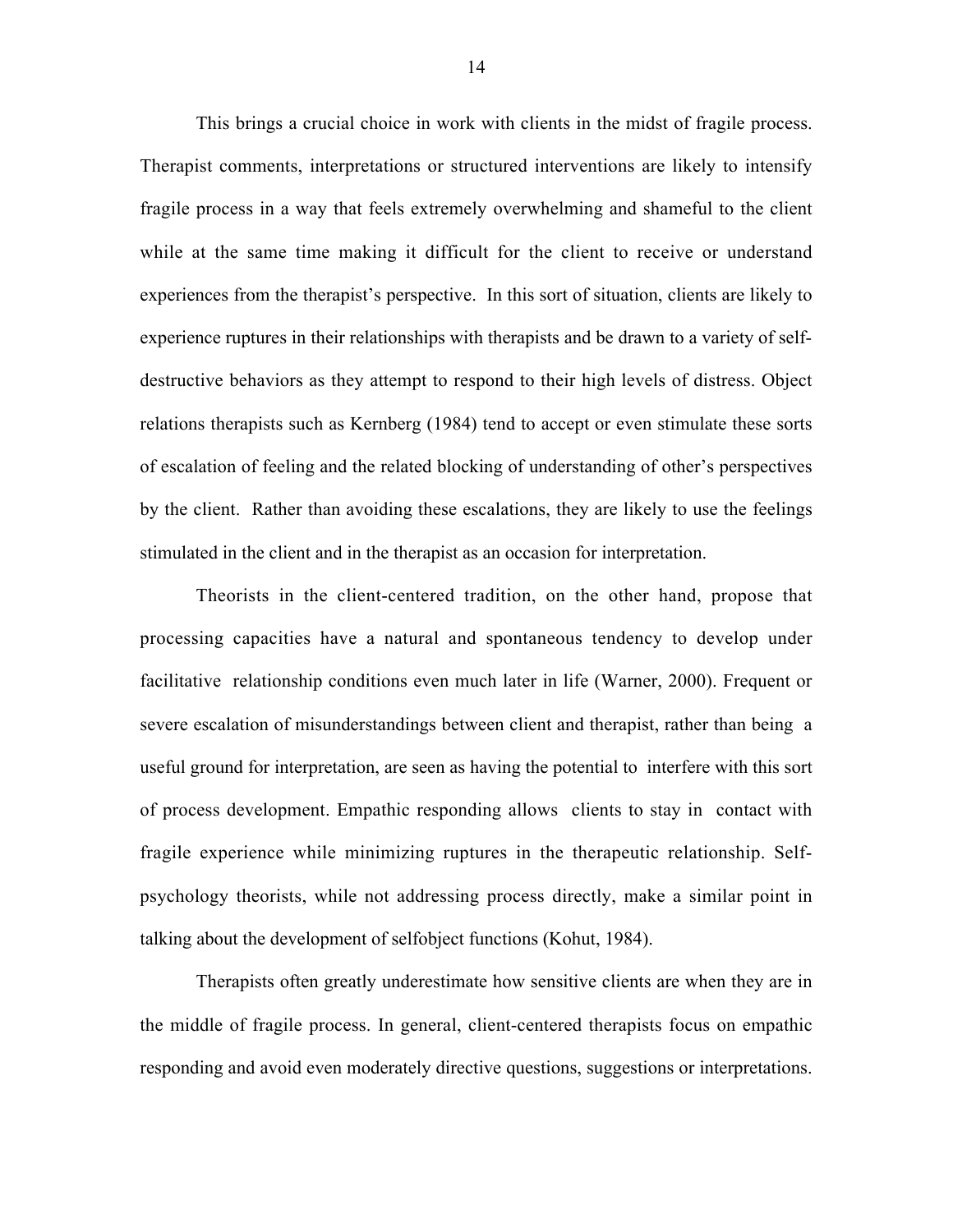Yet, at vulnerable moments a client may need even more precise forms of empathic understanding responses—for example, the client may need to hear the therapist's understanding in almost his or her exact words to feel understood. Or, when a client is attending to something that is unclear, open-ended words like "something" or somehow" may let the therapist "make space" for the unclearness in what the client is saying without adding any contrary meaning. For example,

CL. The situation at work is a hopeless weight on my life

Th. A hopeless weight. Something about that whole situation at work is a hopeless weight.

CL. Yes, exactly. (tears)

Even paraphrasing a client's words may result in her losing the ability to hold the experience and lead to a feeling that the experience (and possibly her self in relation to the therapist) has been annihilated—leading the client to feel enraged or to give up on the interaction and withdraw. For example,

Cl. The situation at work is a hopeless weight on my life.

Th. You feel really frustrated at work

Cl. I DIDN"T SAY I FELT FRUSTRATED!!! WHY DID YOU SAY THAT??? YOU DON"T UNDERSTAND ME AT ALL.

Even more so, therapist comments that are intended to be helpful and to advance the client's self exploration are likely to backfire. For example, the client might simply disconnect from feeling and comply with the therapist:

Cl The situation at work is a hopeless weight on my life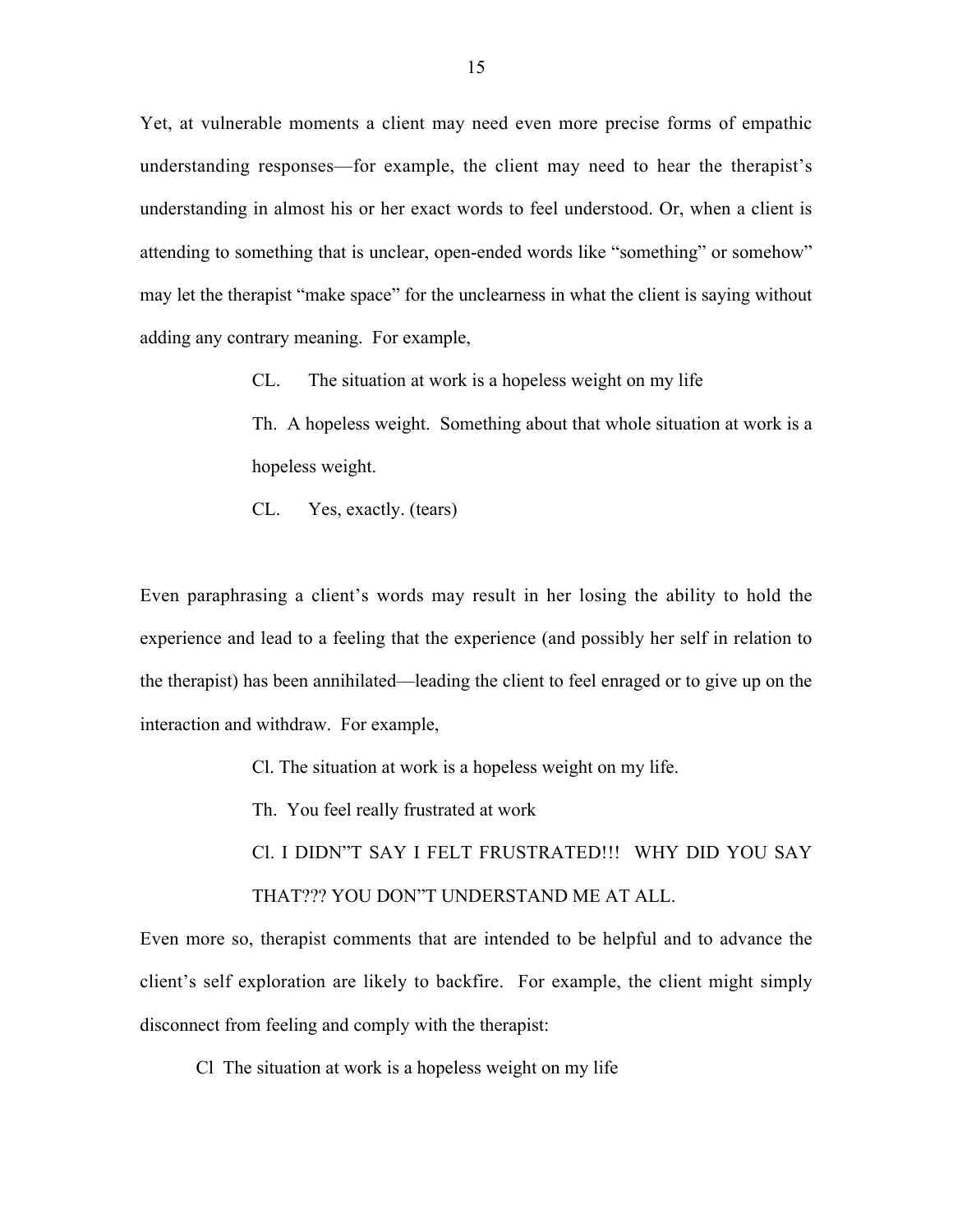Th. Why do you feel that way?

Cl Well I suppose I shouldn't feel that way, doctor. You know more about these things than I do. Should I just act more cheerful???

The risk here is that therapists can easily see clients' anger or withdrawal as the client's problem—without seeing that the therapist's behavior has a great deal to do with the client's response. Therapists assume that clients could turn off fragile process if they wanted to, and then proceed to view clients as tricky or manipulative.

#### Dissociated Process

Dissociated process usually results from physical or sexual trauma in the first seven years of life (Warner, 2000). *)* In response to such traumatic experiences, children split experience into separate personas. At such early ages children have high levels of hypnotic suggestibility. Faced with overwhelming trauma and lacking the more complex ways of coping with experiences available to older children, our clients seem to have stumbled on dissociation as a solution. One client, for example, found that when she stared at dots on the wallpaper she could separate herself out from the terror and anguish of being raped by her father. Some clients describe experiencing themselves as out of their bodies and watching the events from the ceiling.

Understandably, dissociation under these circumstances is extremely reinforcing. Children go from an extreme of anguish to a lack of intense pain and an ability to put the whole thing out of their minds the next day. Typically our clients describe having felt helplessness, terror, pain and anguish that were so intense that they felt that they could die from those feelings. In this they simultaneously felt afraid of dying and wished that they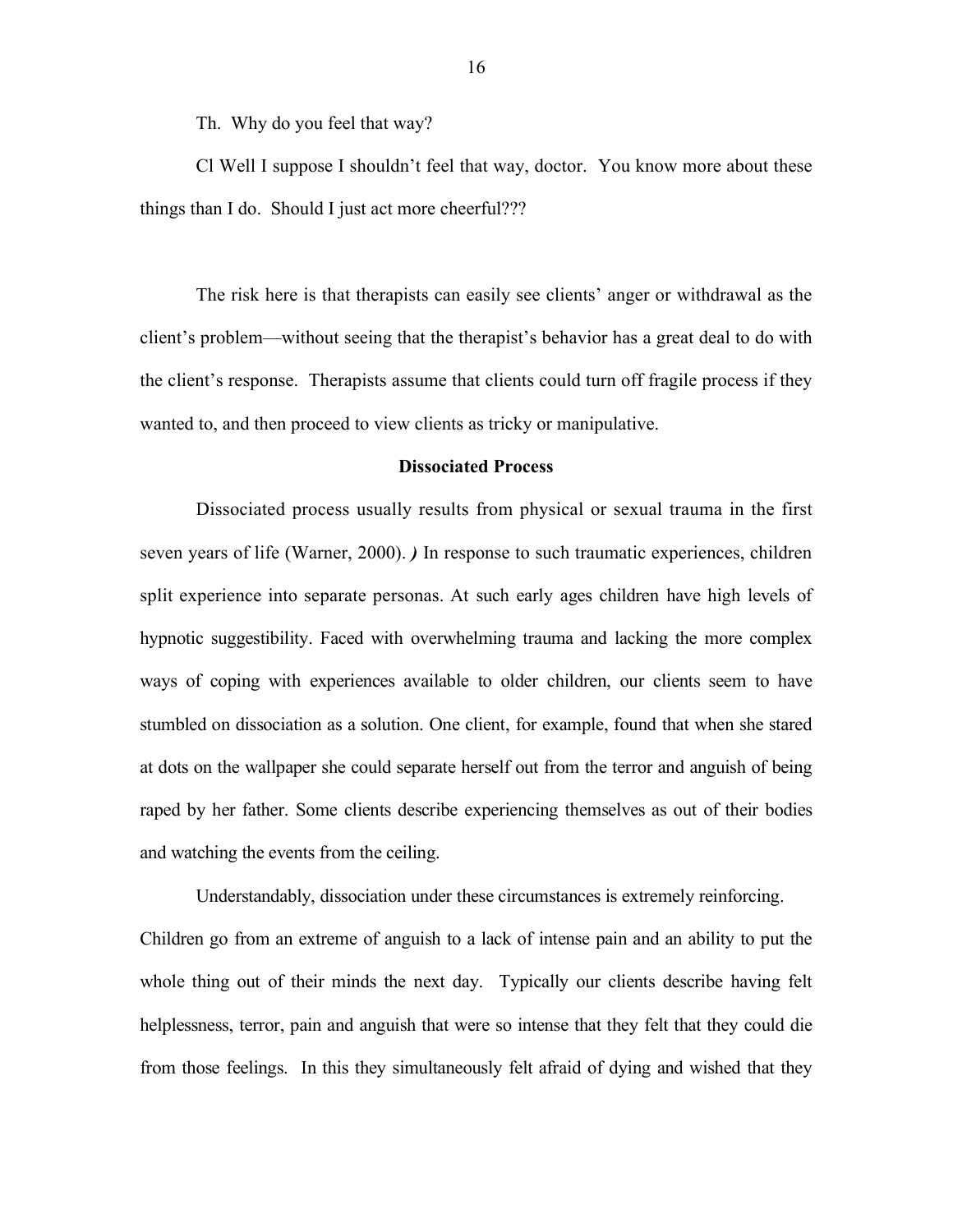could die. They felt intense rage and wished that they could do violence to the perpetrator. Still, they wished that they could hold onto the times when their parents seemed loving or nurturing.

In the helpless part of their feelings they were terrified of the violence of their angry feelings. From the angry part of their feelings, they felt disgust and shame at their reactions of helplessness. In their wish that they could hold onto some normal life, they wished that both the angry and the helpless, anguished reactions would disappear. Probably as a result of these contradictions, a number of different clusters of experience separated out within their dissociated experiences. These clusters of experience came to have a very distinctive sort of "person-like" experience of themselves, each with their own feelings, history, and way of looking at the world.

Clients may experience the edges of these personality parts as quite aberrant experiences—such as hearing voices, seeing altered versions of reality, having odd body sensations. Or, they may sense them as personas acting within them over which they have little control. For example one client said to me "I didn't come to this session, the child part brought me." Or, if they switch into a personality part they may experience the therapy situation almost as if they were a different client. So, the fact that one part of the client knows and trusts the therapist doesn't necessarily mean that another personality even knows who the therapist is, much less trusts her.

Several key points emerge here. Trauma issues that need to be resolved are held within personality parts that are quite separate from the client's everyday persona. So, deep change will not happen unless the client feels safe enough to let him or herself connect with these separated personality parts. Yet, the edges or the first manifestation of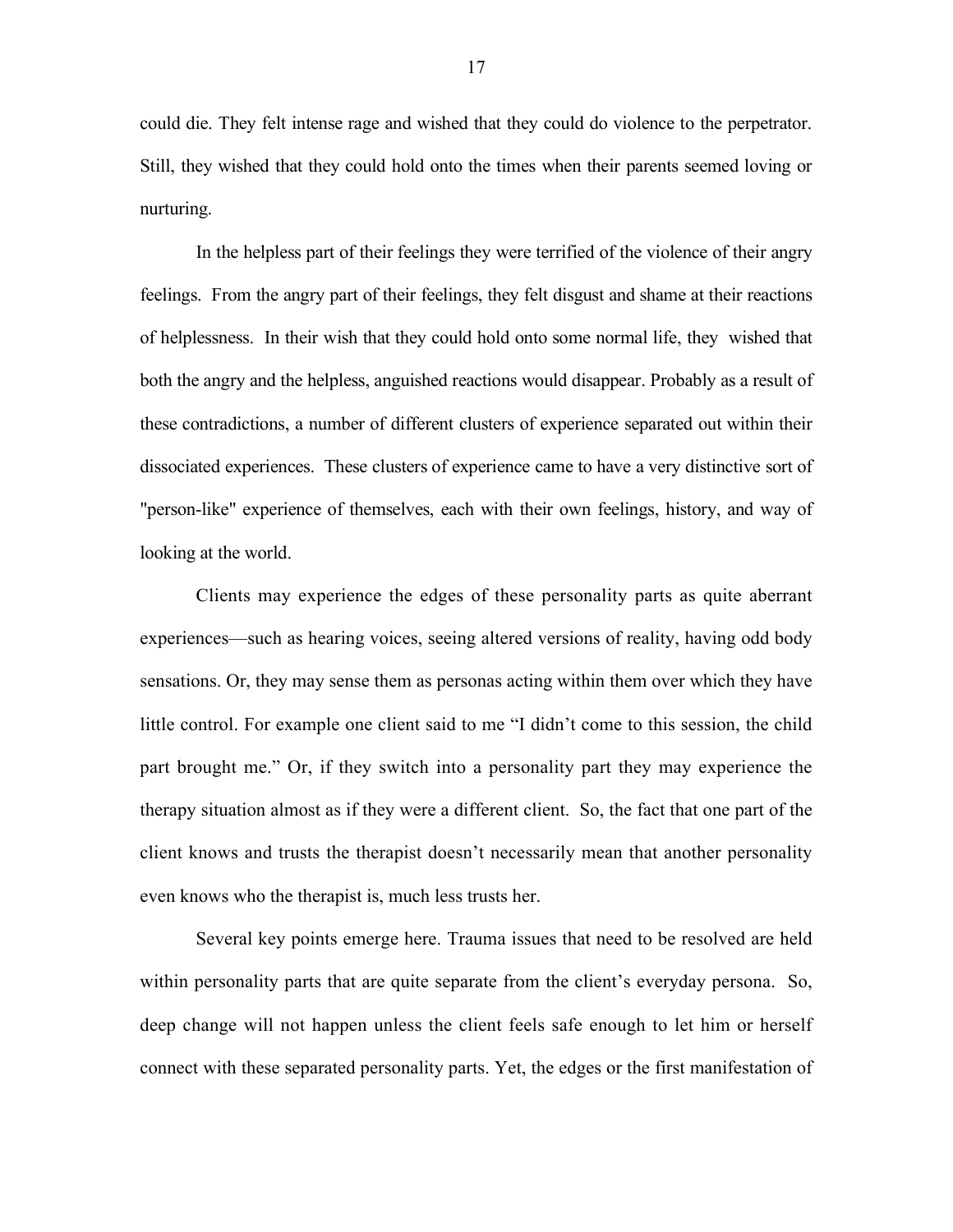these alternate personas may seem quite psychotic—the client may hear voices, have unusual body experiences, see things and the like. Experiencing the edges of personality parts, the client may be afraid of going crazy—it is important that the therapist isn't alarmed by the experiences. Very close empathic responding to these "psychotic-like" experiences at the edge of dissociated personas often lets the client stay with them and open them to change. And, connecting with the parts is ultimately the client's strongest route to healing.

These parts are separate enough that ultimately the therapist does well to think of the relationship almost as if it were family therapy---with each personality part being equally valuable in its attempts to cope with an impossible childhood situation.

If the client feels safe with the therapist, alternate personas are likely to begin to manifest themselves on their own—both because there is an inner impulse to integrate experiences and because life circumstances are likely to trigger responses from the parts. Inside the personality parts, the client is likely to feel a great deal of fragile process.

When therapists can connect with these various personas, the client is able to process the original trauma. And as the trauma is less frightening the personas have less need to stay separate from each other and the person is likely to re-integrate into a single personality.

#### Psychotic Process

Let us look at a third sort of difficult process—psychotic process.

Clients experiencing psychotic process have a different sort of difficulty in that they aren't using more common, reality-based forms of experiencing. Such clients often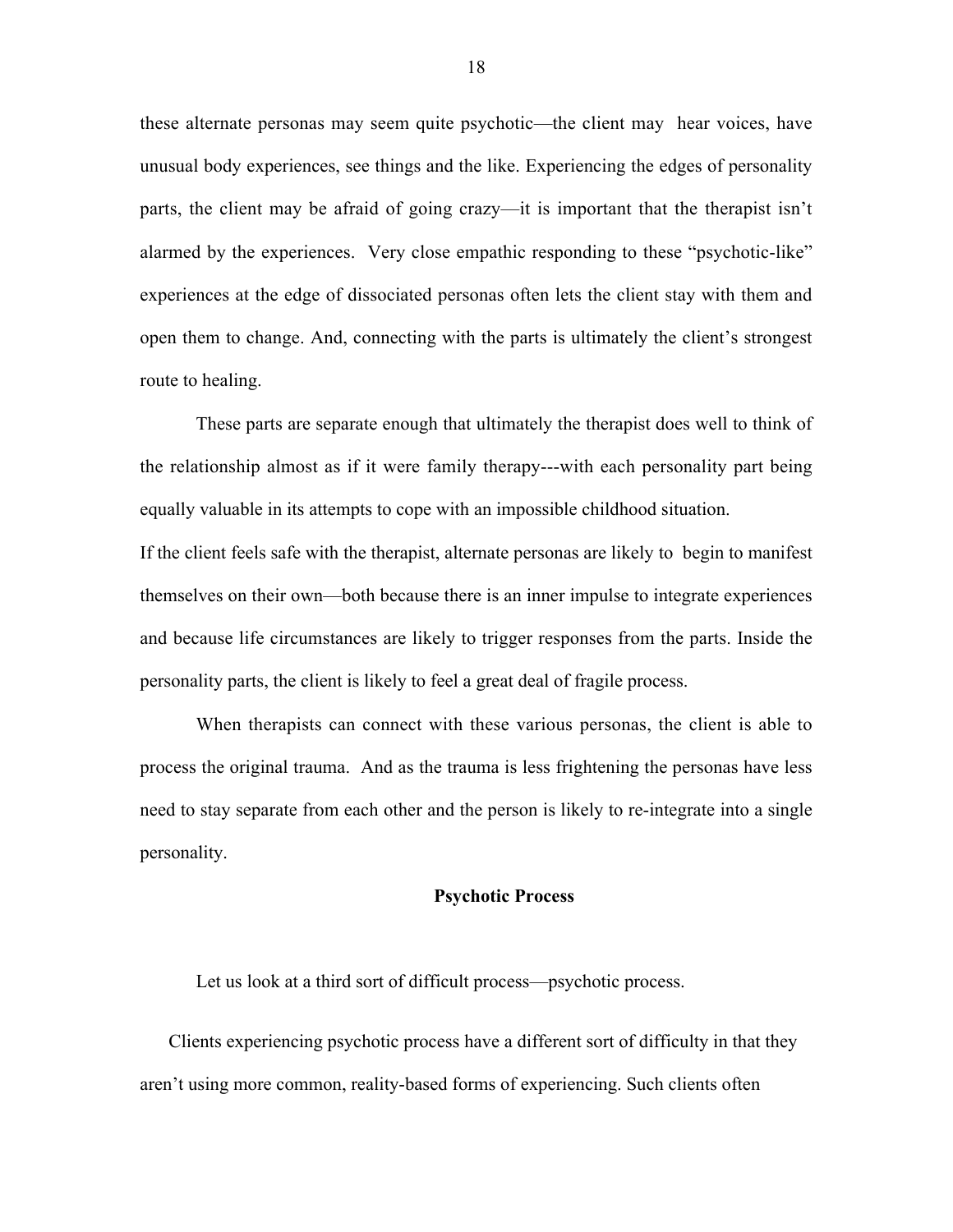experience voices, hallucinations, delusions or thought disorder that are neither culturally accepted nor are easy to process (Prouty, 1994, 2001, 1986). Such clients are described by Prouty (1994, 2001) as having impaired contact with "self", "world" and "other." Psychotic experiences emerge as a result of a broad variety of circumstances:

- genetic aberrations
- prenatal difficulties
- extreme life stress
- biological deterioration later in life

 Still, various client-centered therapists who have worked with psychotic process have found that psychotic experiences tend to be meaningful and have the potential to process into more reality oriented forms (Rogers, 1957; Prouty 1994, 2001; Binder 1998; Van Werde, 1999; Warner, 2007). Prouty (1994) suggests that when clients are out of more ordinary, reality-based contact, therapists often do well to respond with "contact reflections" that stay exceedingly close to clients' concrete expressions. Prouty's basic contact reflections are

1. word-for word

Cl. The gates aren't switching right. I think it's because of the kneetwister. I think my cousin might be involved Th. So, that seems to be true. The gates aren't switching right and you think it's because of the knee-twister, and you really think your cousin might be involved.

2. facial

Cl. (smiling silently while looking at the wall)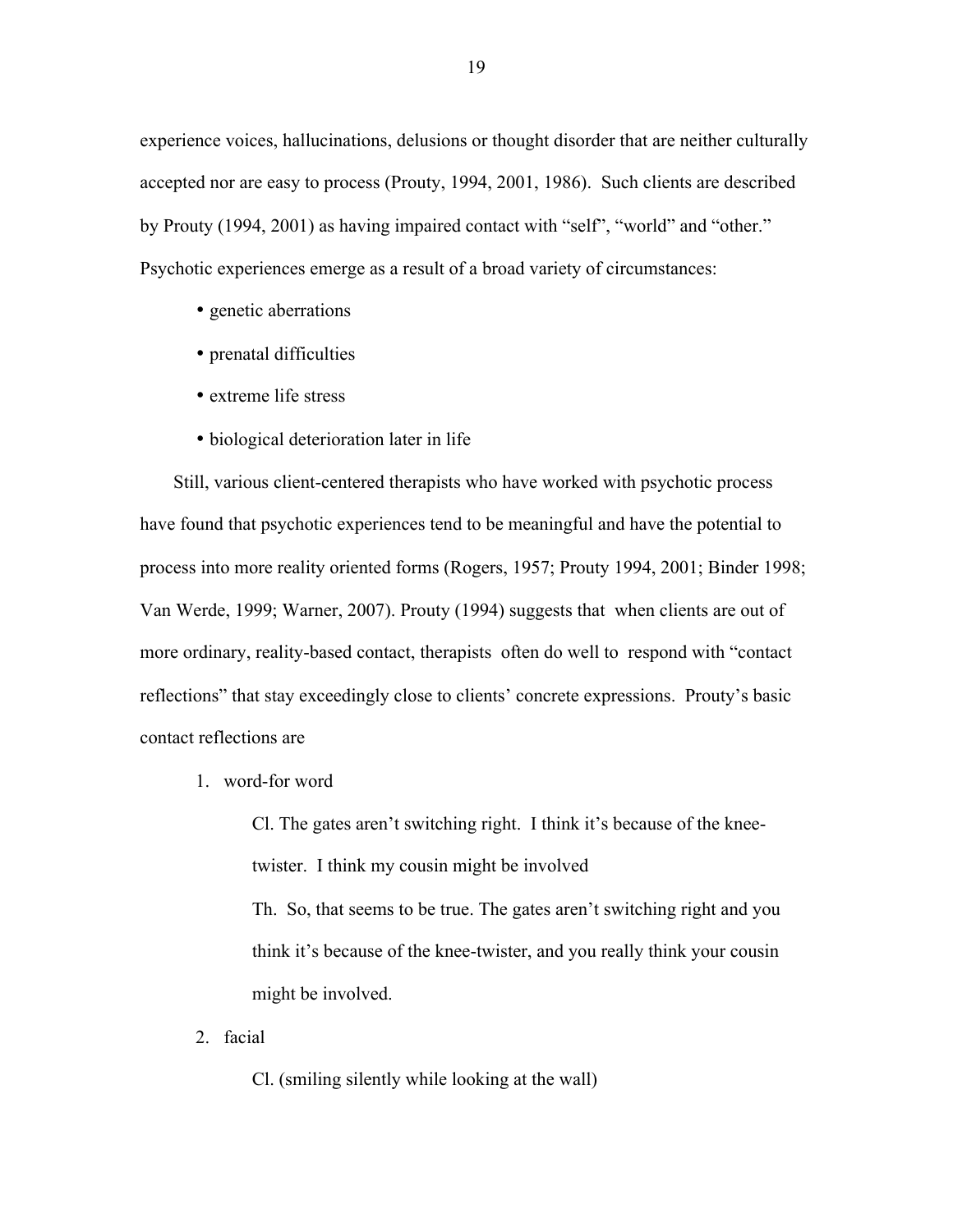Th. You're smiling. You're looking at the wall.

3. bodily

Cl. (sitting silently shaking her hand)

a. Th. You're shaking your hand (therapist shakes own hand)

4. environmental

Client turns toward lamp

Th. You turned toward the lamp. You're looking at the light.

5. reiterative

CL. My head hurts when my father speaks Th. Your head hurts when you father speaks Long silence

Th. Your head hurts when your father speaks.

Again, therapists often underestimate how closely they need to stay with client's expressions for the client to stay in contact with them. Simple comment or questions like "why do you feel that" or "are you upset because your mother is coming to visit today" can easily be completely unintelligible if a person is out of contact. Typically, the reason that staying close to psychotic expressions is important to clients is different from the reason that staying close to fragile process is helpful. With fragile process, the client tends to have difficulty staying with experience and letting it go through changes because of the fragility and volatility of emotional responses. With psychotic process, while such emotional fragility may be present, the difficulty is often much more cognitive. Clients are confused and alarmed by therapist interactions that don't stay close to their exact expressions and gestures because they find it difficult to understand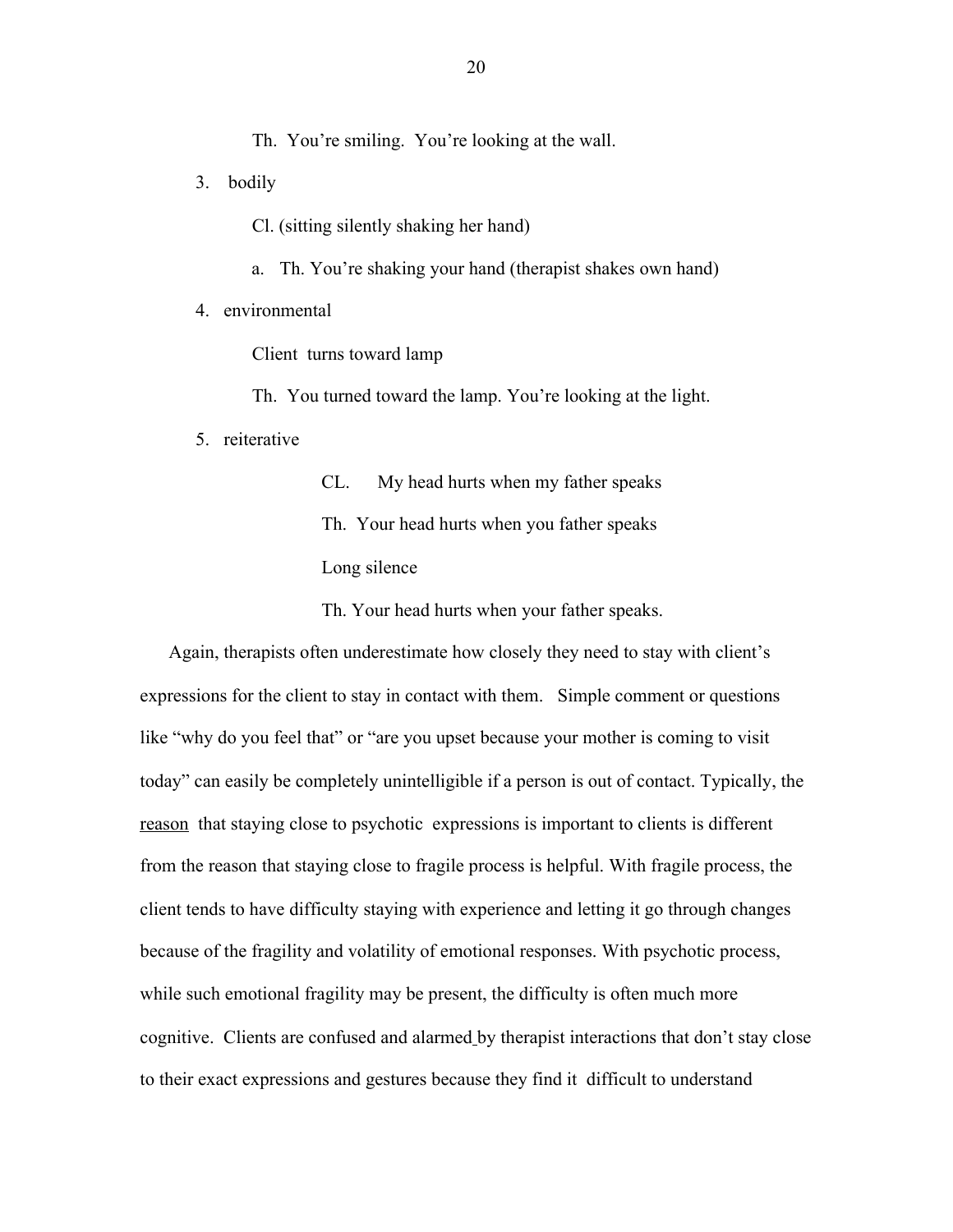whether the therapist's words relate to their own words.. And since words may have a very particular personal meaning, therapist paraphrases are likely to misrepresent the client's meaning.

Prouty and other client-centered therapists find that when therapists are able to connect with psychotic experience it tends to process. The therapist is, in effect, joining the client in his or her own language, rather than demanding that the client speak the (often quite foreign) language of the therapist. This lowers the sense of existential aloneness of the client. And, when the client is able to stay with psychotic experiences they tend to go through changes.

- hallucinations often shift toward memories or relevant current experiences
- seemingly nonsensical words turn out to have personal meaning
- experiences evolve to a more reality-oriented understanding of situations.

## Long-Term Benefits of Work with Difficult Process

Client-centered therapists have come to a number of conclusions in working with various kinds of difficult client process. Experiences that initially seem most difficult and irrational are often central to the person of the client. You can't skip them without taking away the client's core self. Yet attempts to direct or explain or to teach different ways of being with these experiences often backfire—clients withdraw or become more distressed or at risk of hurting themselves or others.

On the other hand, we have found that if it is possible to stay connected with difficult client process in a sensitive way, this often relieves the stress and aloneness that clients are feeling. When therapists can stay with client experiences, clients become more and more able to stay connected to these experiences themselves. This allows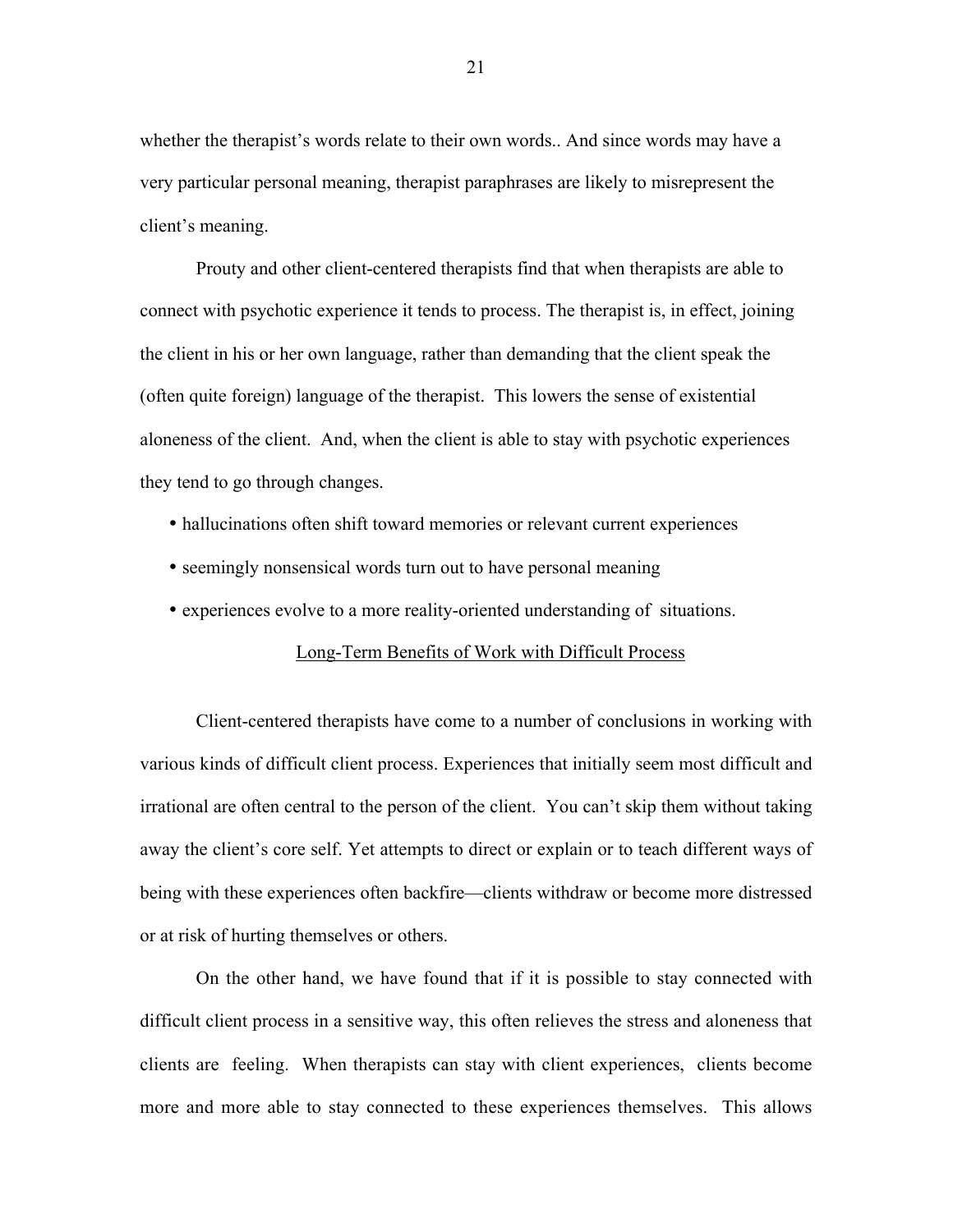experiences to process and resolve themselves. And, over time, when therapists and clients are able to connect with difficult process in a safe relationship, the processing capacities themselves tend to develop and become stronger. Clients become more able to

• stay connected to experiences of distress without being totally shamed or overwhelmed by the experience.

- let more experiences come so that insights emerge
- talk to other people outside of therapy about experiences that had previously seemed private and shameful

• begin to move out of the "tunnel vision" of their own initial reactions, becoming able to take in other people's perspectives

• become increasingly able to engage in work and in personal relationships in productive and mutually satisfying ways

Even if there is physiological damage that is irreversible, processing capacities develop to the extent that this is physically possible. Often clients develop alternate pathways that allow them to process to a significant degree.

Deep changes in "difficult process" require relatively long, empathically sensitive therapeutic relationships. Yet, in considering the extent of this investment, it is important to remember just how personally debilitating difficult process is in the lives of clients. Clients in the midst of difficult process have high risks of suicide, extremely high levels of personal distress, loss of ability to work and loss of ability to maintain personal relationships. Taken together, the effects of difficult process can be as debilitating and as life-threatening as having a heart-attack or cancer. Therapeutic work can be life-saving, and seems well worth the cost.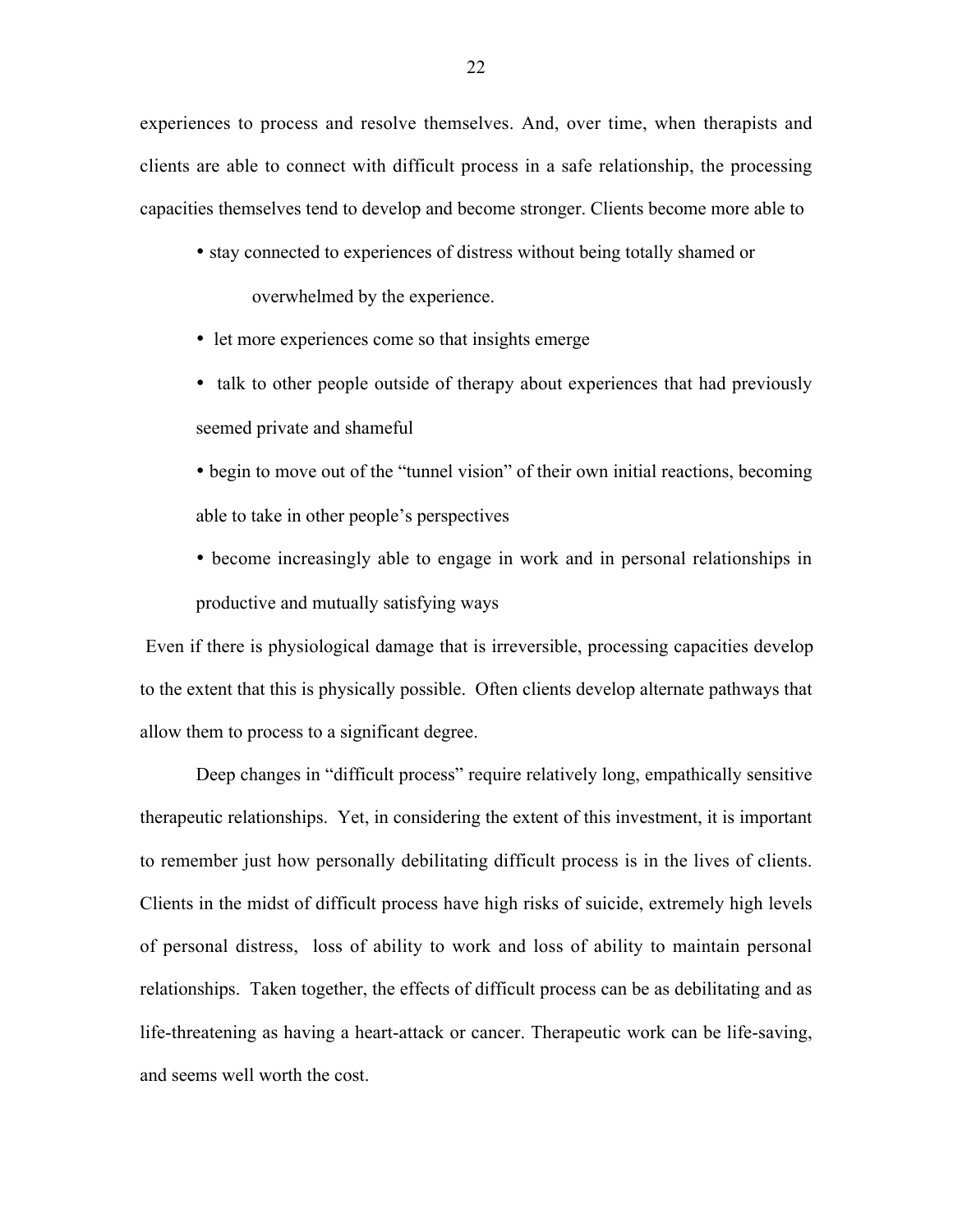## References

Bergin, A. E., & Garfield, S. L. (1994). Overview, trends, and future issues. In A. E. Bergin & S. L. Garfield (Eds), *Handbook of Psychotherapy and Behavior Change* (4<sup>th</sup> ed., pp.821-830). New York: Wiley.

Binder, Ute (1998). *Empathy and Empathy Development with Psychotic Clients*. London: SAGE Publications

Bohart, A.& Tallman, K. (1999). *How Clients Make Therapy Work*. Washington, D.C.: American Psychological Association.

Elliott, R. (2002). The effectiveness of humanistic therapies: A meta-analysis. In D. Cain and J. Seeman (Eds). *Humanistic Psychotherapies: Handbook of Research and Practice* Washington, D.C.: American Psychological Association, pp. 57-81.

Elliott, R., Greenberg, L. S. & Lietaer, G. (2004). Research on Experiential psychotherapies. In Michael J. Lambert, (Ed.). *Bergin and Garfield's Handbook of Psychotherapy and Change* (Fifth edition) New York: John Wiley & Sons, pp. 493-539.

Fogel, A. (1982). Affect dynamics in early infancy: Affective tolerance. In T. Field  $\&$ A. Fogel (Eds.), *Emotion and Early Interaction* (pp. 25-56). Hillsdale, NJ: Lawrence Erlbaum Associates.

Gendlin, E. T. (1964). A theory of personality change. In P. Worchel and D. Byrne (Eds.), *Personality Change.* New York: John Wiley & Sons, Inc., pp.100-48.

Gendlin, E. T. (1968). The experiential Response. In E. Hammer (Ed.), *The Use of Interpretation in Treatment.* New York: Grune & Stratton, pp.208-27.

Gendlin, E. T. (1995). Crossing and dipping: Some terms for approaching the interface between natural understanding and logical formulation. *Minds and Machines* 5(4), 547- 60

Green, M. F. (1998). *Schizophrenia from a Neurocognitive Perspective.* Boston: Allyn and Bacon.

Kernberg, O. (1984). *Object-Relations Theory and Clinical Psychoanalysis*. New York: Jason Aronson.

Kohut, H. (1984). *How Does Analysis Cure*? Chicago: The University of Chicago Press.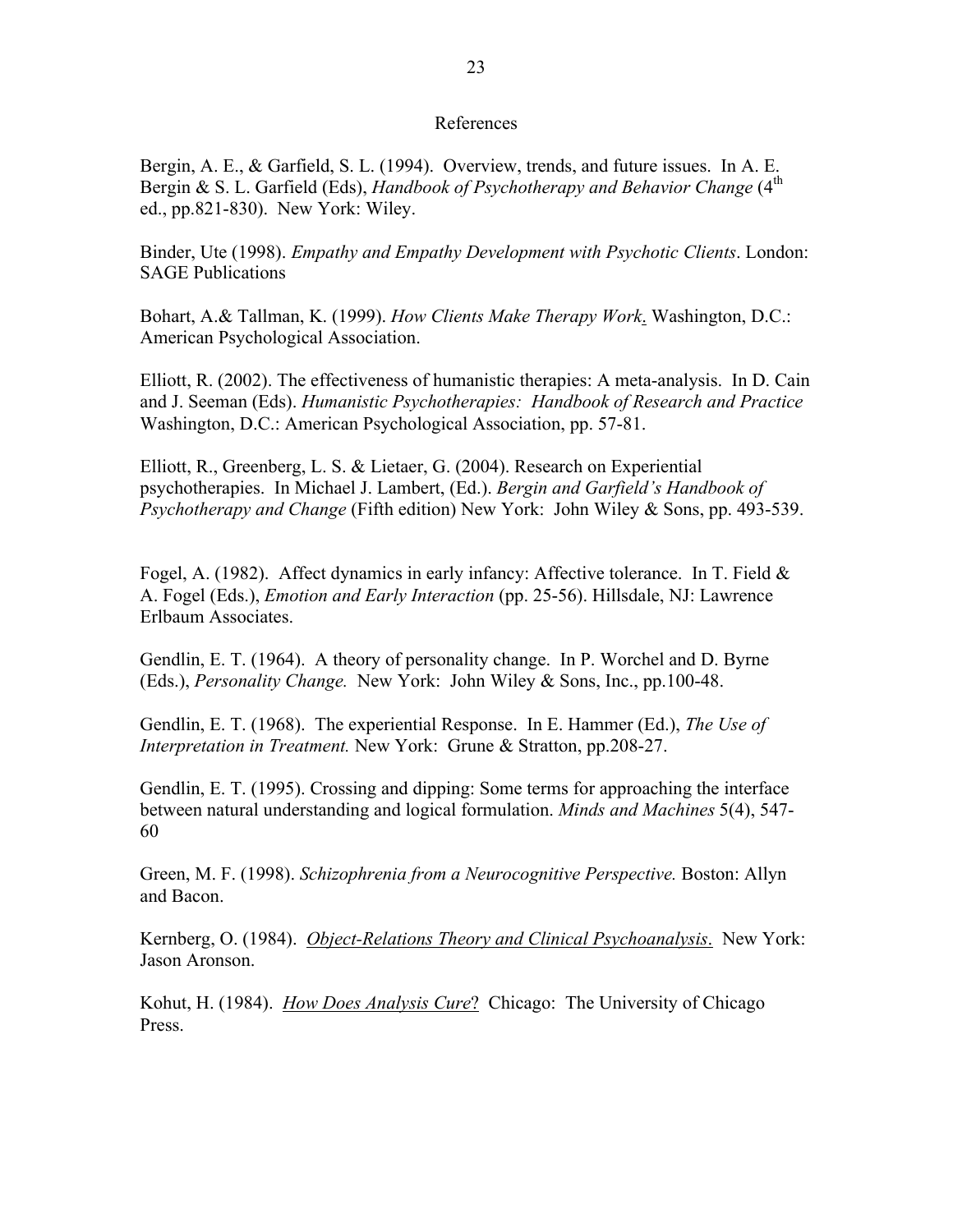Prouty, G. (1994). *Theoretical Evolutions in Person-centered/experiential Psychotherapy: Applications to Schizophrenic and Retarded Psychoses.* Westport: Praeger.

Prouty, G. (2001). A new mode of empathy: Empathic contact. In S. Haugh and T. Merry (Eds). *Empathy*. Ross-on-Wye: PCCS Books, pp. 155-62.

Prouty, G., Van Werde, D. & Portner, M. (2002). *Pre-Therapy: Reaching Contact-*

*Impaired Clients.* Ross-on Wye: PCCS Books.

Raskin, N.J. (1996). Client-centered therapy with very disturbed clients. In R. Hutterer, G. Pawlowsky, P.F. Schmid, & R. Stipsits (Eds.), *Client-Centered and Experiential Psychotherapy: A Paradigm in Motion* (pp. 529-531). Frankfurt am Main: Peter Lang.

Rogers, C. R. (1957). The necessary and sufficient conditions of therapeutic personality change. *Journal of Counseling Psychology, 21 (2) pp.95-103.*

Rogers, C.R. (1961). *On Becoming a Person.* Houghton Mifflin Company: Boston.

Rogers, C.R., Gendlin, E, Kiesler, D. and Truax, C. (1967). *The Therapeutic Relationship with Schizophrenics.* Wisconsin: University of Wisconsin Press.

Schore, A. N. (1994). *Affect Development and the Origin of the Self.* Hillsdale, NJ: Lawrence Erlbaum Associates, Publishers.

Schore, A.N. (1997). A century after Freud's project: Is a rapprochement between psychoanalysis and neurobiology at hand? *Journal of the American Psychoanalytic Association*, 45(3), 807-840.

 Sommerbeck, L. (2003). *The Client-Centred Therapist in Psychiatric Contexts*. Rosson-Wye: PCCS Books.

Sroufe, L.A. (1996). *Emotional Development: The Organization of Emotional Life in the Early Years.* New York: Cambridge University Press.

VanWerde D. and Morton, I. (1999). The relevance of Prouty's pre-therapy to dementia care. In I. Morton (Ed) *Person-Centered Approaches to Dementia Care.* Bicester Oxon, UK: Winslow Press.

Warner, M.S. (2000). Client-centered therapy at the difficult edge: Work with fragile and dissociated process. In Dave Mearns and Brian Thorne (Eds.), *Person-Centred Therapy Today: New Frontiers in Theory and Practice.* Thousand Oaks: Sage, pp. 144-71.